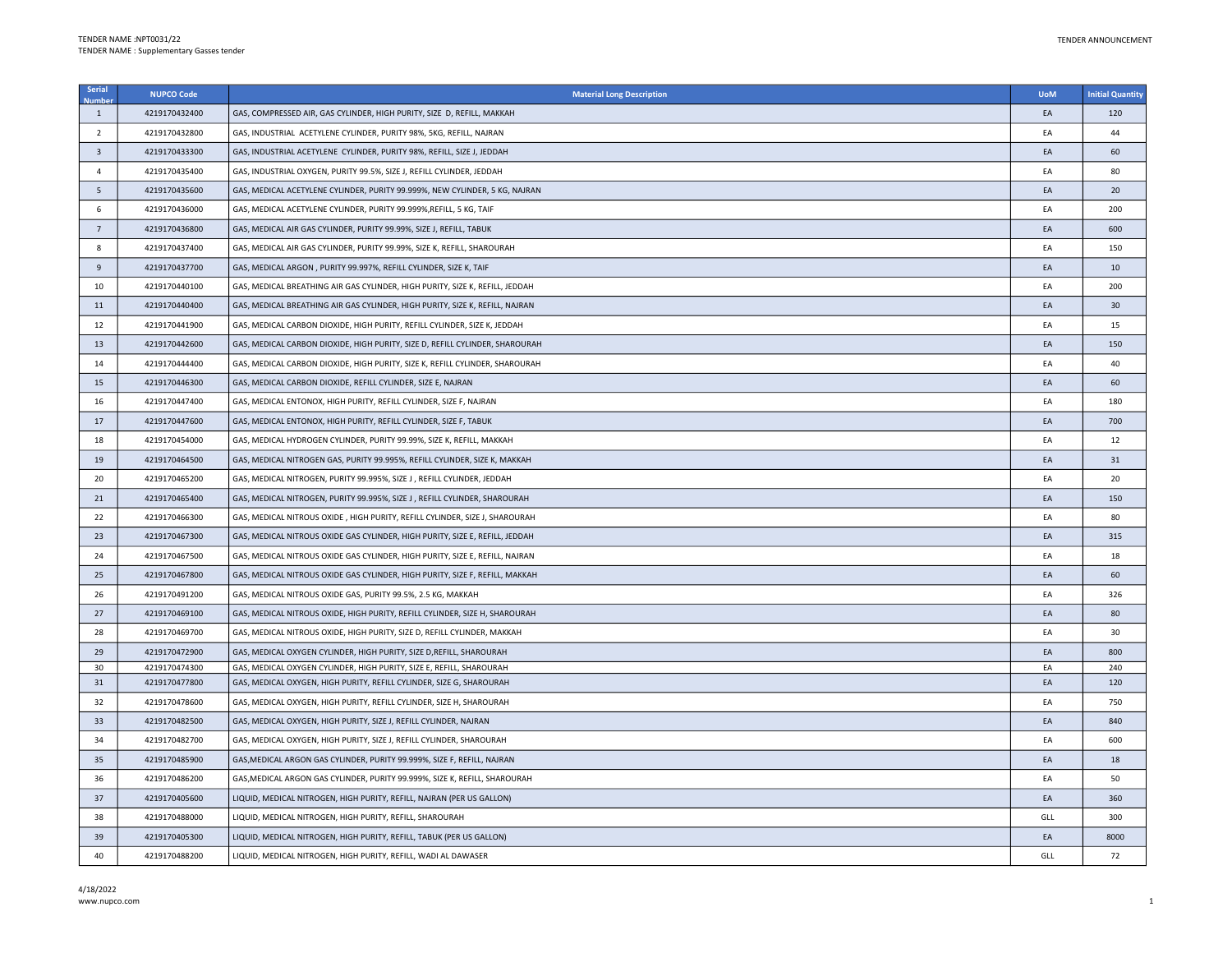| Serial | <b>NUPCO Code</b> | <b>Material Long Description</b>                                               | <b>UoM</b> | <b>Initial Quantity</b> |
|--------|-------------------|--------------------------------------------------------------------------------|------------|-------------------------|
| 41     | 4219170489800     | LIQUID, MEDICAL OXYGEN, HIGH PURITY, REFILL, SHAROURAH                         | GLL        | 40000                   |
| 42     | 4219170001700     | GAS, MEDICAL AIR GAS CYLINDER, PURITY 99.99%, SIZE K, REFILL , HAFR AL BATIN   | EA         | 11241                   |
| 43     | 4219170025500     | GAS, MEDICAL AIR GAS CYLINDER, PURITY 99.99%, SIZE K, REFILL , JIZAN           | EA         | 13920                   |
| 44     | 4219170001800     | GAS, MEDICAL AIR GAS CYLINDER, PURITY 99.99%, SIZE K, REFILL, AL JOUF          | EA         | 366                     |
| 45     | 4219170001900     | GAS, MEDICAL AIR GAS CYLINDER, PURITY 99.99%, SIZE K, REFILL , AL QASSIM       | EA         | 561                     |
| 46     | 4219170002000     | GAS, MEDICAL AIR GAS CYLINDER, PURITY 99.99%, SIZE K, REFILL , AL QUNFUDHAH    | EA         | 42                      |
| 47     | 4219170453900     | GAS, MEDICAL AIR GAS CYLINDER, PURITY 99.99%, SIZE K, REFILL, ALAHSA           | EA         | 654                     |
| 48     | 4219170002100     | GAS, MEDICAL AIR GAS CYLINDER, PURITY 99.99%, SIZE K, REFILL, ALBAHAH          | ΕA         | 897                     |
| 49     | 4219170002200     | GAS, MEDICAL AIR GAS CYLINDER, PURITY 99.99%, SIZE K, REFILL , ARAR            | EA         | 1230                    |
| 50     | 4219170002300     | GAS, MEDICAL AIR GAS CYLINDER, PURITY 99.99%, SIZE K, REFILL, ASIR             | EA         | 2517                    |
| 51     | 4219170002400     | GAS, MEDICAL AIR GAS CYLINDER, PURITY 99.99%, SIZE K, REFILL, BISHA            | EA         | 705                     |
| 52     | 4219170437200     | GAS, MEDICAL AIR GAS CYLINDER, PURITY 99.99%, SIZE K, REFILL, JEDDAH           | EA         | 300                     |
| 53     | 4219170002500     | GAS, MEDICAL AIR GAS CYLINDER, PURITY 99.99%, SIZE K, REFILL , MADINA          | EA         | 1707                    |
| 54     | 4219170023600     | GAS, MEDICAL AIR GAS CYLINDER, PURITY 99.99%, SIZE K, REFILL, MAKKAH           | EA         | 1275                    |
| 55     | 4219170023700     | GAS, MEDICAL AIR GAS CYLINDER, PURITY 99.99%, SIZE K, REFILL, NAJRAN           | EA         | 87                      |
| 56     | 4219170025600     | GAS, MEDICAL AIR GAS CYLINDER, PURITY 99.99%, SIZE K, REFILL, QURAYYAT         | EA         | 55                      |
| 57     | 4219170025700     | GAS, MEDICAL AIR GAS CYLINDER, PURITY 99.99%, SIZE K, REFILL, TABUK            | EA         | 312                     |
| 58     | 4219170440600     | GAS, MEDICAL AIR GAS CYLINDER, PURITY 99.99%, SIZE K, REFILL, TAIF             | EA         | 330                     |
| 59     | 4219170002600     | GAS, MEDICAL AIR GAS CYLINDER, PURITY 99.99%, SIZE K, REFILL , HAIL            | EA         | 93                      |
| 60     | 4219170025800     | GAS, MEDICAL ARGON, PURITY 99.997%, REFILL, SIZE K, HAFR AL BATIN              | EA         | 55                      |
| 61     | 4219170025900     | GAS, MEDICAL ARGON, PURITY 99.997%, REFILL, SIZE K, JIZAN                      | EA         | 93                      |
| 62     | 4219170026000     | GAS, MEDICAL ARGON, PURITY 99.997%, REFILL, SIZE K, AL JOUF                    | EA         | 55                      |
| 63     | 4219170002700     | GAS, MEDICAL ARGON, PURITY 99.997%, REFILL, SIZE K, AL QASSIM                  | EA         | 42                      |
| 64     | 4219170026100     | GAS, MEDICAL ARGON, PURITY 99.997%, REFILL, SIZE K, AL QUNFUDHAH               | EA         | 55                      |
| 65     | 4219170026200     | GAS, MEDICAL ARGON, PURITY 99.997%, REFILL, SIZE K, ALBAHAH                    | EA         | 55                      |
| 66     | 4219170026300     | GAS, MEDICAL ARGON, PURITY 99.997%, REFILL, SIZE K, ARAR                       | EA         | 55                      |
| 67     | 4219170002800     | GAS, MEDICAL ARGON, PURITY 99.997%, REFILL, SIZE K, ASIR                       | EA         | 55                      |
| 68     | 4219170026400     | GAS, MEDICAL ARGON, PURITY 99.997%, REFILL, SIZE K, BISHA                      | EA         | 55                      |
| 69     | 4219170023800     | GAS, MEDICAL ARGON, PURITY 99.997%, REFILL, SIZE K, DAMMAM                     | EA         | 55                      |
| 70     | 4219170002900     | GAS, MEDICAL ARGON, PURITY 99.997%, REFILL, SIZE K, JEDDAH                     | EA         | 55                      |
| 71     | 4219170026500     | GAS, MEDICAL ARGON, PURITY 99.997%, REFILL, SIZE K, MADINA                     | EA         | 55                      |
| 72     | 4219170026600     | GAS, MEDICAL ARGON, PURITY 99.997%, REFILL, SIZE K, MAKKAH                     | EA         | 99                      |
| 73     | 4219170026700     | GAS, MEDICAL ARGON, PURITY 99.997%, REFILL, SIZE K, NAJRAN                     | EA         | 55                      |
| 74     | 4219170048600     | GAS, MEDICAL ARGON, PURITY 99.997%, REFILL, SIZE K, QURAYYAT                   | EA         | 55                      |
| 75     | 4219170026800     | GAS, MEDICAL ARGON, PURITY 99.997%, REFILL, SIZE K, TABUK                      | EA         | 55                      |
| 76     | 4219170048400     | GAS, MEDICAL ARGON, PURITY 99.997%, REFILL, SIZE K, HAIL                       | EA         | 55                      |
| 77     | 4219170026900     | GAS, MEDICAL CARBON DIOXIDE, HIGH PURITY, REFILL CYLINDER, SIZE K, , JIZAN     | EA         | 3708                    |
| 78     | 4219170003000     | GAS, MEDICAL CARBON DIOXIDE, HIGH PURITY, REFILL CYLINDER, SIZE K, , AL JOUF   | ΕA         | 333                     |
| 79     | 4219170003100     | GAS, MEDICAL CARBON DIOXIDE, HIGH PURITY, REFILL CYLINDER, SIZE K, , AL QASSIM | EA         | 141                     |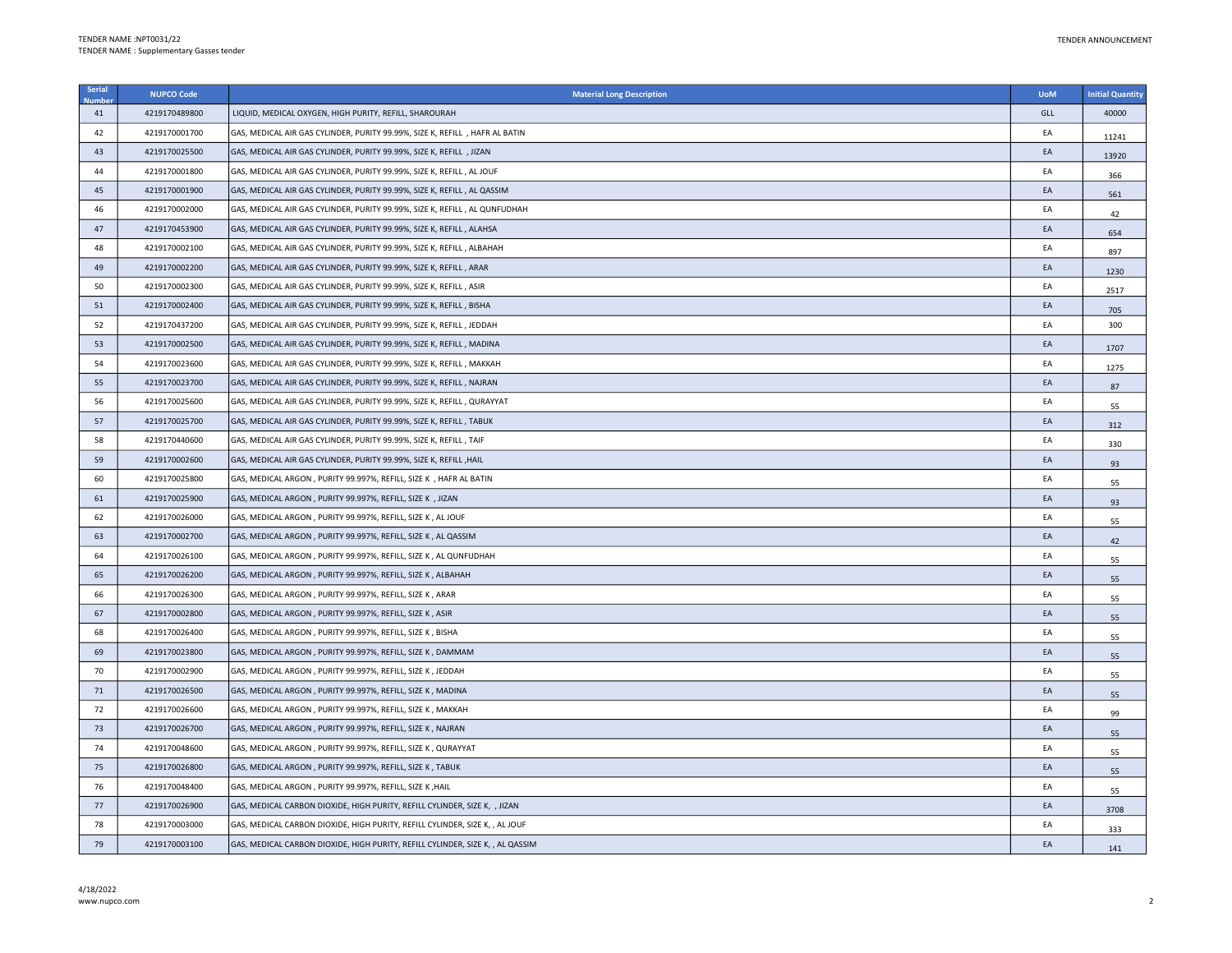| Serial | <b>NUPCO Code</b> | <b>Material Long Description</b>                                                  | <b>UoM</b> | <b>Initial Quantity</b> |
|--------|-------------------|-----------------------------------------------------------------------------------|------------|-------------------------|
| 80     | 4219170003200     | GAS, MEDICAL CARBON DIOXIDE, HIGH PURITY, REFILL CYLINDER, SIZE K, , AL QUNFUDHAH | EA         | 55                      |
| 81     | 4219170003300     | GAS, MEDICAL CARBON DIOXIDE, HIGH PURITY, REFILL CYLINDER, SIZE K, , ALBAHAH      | EA         | 702                     |
| 82     | 4219170003400     | GAS, MEDICAL CARBON DIOXIDE, HIGH PURITY, REFILL CYLINDER, SIZE K, , ARAR         | EA         | 324                     |
| 83     | 4219170003500     | GAS, MEDICAL CARBON DIOXIDE, HIGH PURITY, REFILL CYLINDER, SIZE K, , ASIR         | EA         | 279                     |
| 84     | 4219170003600     | GAS, MEDICAL CARBON DIOXIDE, HIGH PURITY, REFILL CYLINDER, SIZE K, , BISHA        | EA         | 180                     |
| 85     | 4219170023900     | GAS, MEDICAL CARBON DIOXIDE, HIGH PURITY, REFILL CYLINDER, SIZE K, , MAKKAH       | EA         | 282                     |
| 86     | 4219170027000     | GAS, MEDICAL CARBON DIOXIDE, HIGH PURITY, REFILL CYLINDER, SIZE K, , NAJRAN       | EA         | 18                      |
| 87     | 4219170027100     | GAS, MEDICAL CARBON DIOXIDE, HIGH PURITY, REFILL CYLINDER, SIZE K, , QURAYYAT     | EA         | 55                      |
| 88     | 4219170003700     | GAS, MEDICAL CARBON DIOXIDE, HIGH PURITY, REFILL CYLINDER, SIZE K, , HAIL         | EA         | 21                      |
| 89     | 4219170003800     | GAS, MEDICAL CARBON DIOXIDE, HIGH PURITY, REFILL, SIZE D , HAFR AL BATIN          | EA         | 489                     |
| 90     | 4219170003900     | GAS, MEDICAL CARBON DIOXIDE, HIGH PURITY, REFILL, SIZE D, AL JOUF                 | EA         | 423                     |
| 91     | 4219170004000     | GAS, MEDICAL CARBON DIOXIDE, HIGH PURITY, REFILL, SIZE D , AL QASSIM              | EA         | 558                     |
| 92     | 4219170004100     | GAS, MEDICAL CARBON DIOXIDE, HIGH PURITY, REFILL, SIZE D, AL QUNFUDHAH            | EA         | 55                      |
| 93     | 4219170004200     | GAS, MEDICAL CARBON DIOXIDE, HIGH PURITY, REFILL, SIZE D, ALAHSA                  | EA         | 168                     |
| 94     | 4219170004300     | GAS, MEDICAL CARBON DIOXIDE, HIGH PURITY, REFILL, SIZE D, ALBAHAH                 | EA         | 950                     |
| 95     | 4219170004400     | GAS, MEDICAL CARBON DIOXIDE, HIGH PURITY, REFILL, SIZE D, ARAR                    | EA         | 200                     |
| 96     | 4219170004500     | GAS, MEDICAL CARBON DIOXIDE, HIGH PURITY, REFILL, SIZE D , ASIR                   | EA         | 2358                    |
| 97     | 4219170004600     | GAS, MEDICAL CARBON DIOXIDE, HIGH PURITY, REFILL, SIZE D , BISHA                  | EA         | 385                     |
| 98     | 4219170004700     | GAS, MEDICAL CARBON DIOXIDE, HIGH PURITY, REFILL, SIZE D , JEDDAH                 | EA         | 1659                    |
| 99     | 4219170027200     | GAS, MEDICAL CARBON DIOXIDE, HIGH PURITY, REFILL, SIZE D, NAJRAN                  | EA         | 228                     |
| 100    | 4219170027300     | GAS, MEDICAL CARBON DIOXIDE, HIGH PURITY, REFILL, SIZE D , QURAYYAT               | EA         | 699                     |
| 101    | 4219170004800     | GAS, MEDICAL CARBON DIOXIDE, HIGH PURITY, REFILL, SIZE D , HAIL                   | EA         | 405                     |
| 102    | 4219170027400     | GAS, MEDICAL CARBON DIOXIDE, PURITY 99.5%, SIZE E, REFILL CYLINDER, AL JOUF       | EA         | 30                      |
| 103    | 4219170027500     | GAS, MEDICAL CARBON DIOXIDE, PURITY 99.5%, SIZE E, REFILL CYLINDER, AL QASSIM     | EA         | 55                      |
| 104    | 4219170027600     | GAS, MEDICAL CARBON DIOXIDE, PURITY 99.5%, SIZE E, REFILL CYLINDER , AL QUNFUDHAH | EA         | 55                      |
| 105    | 4219170027700     | GAS, MEDICAL CARBON DIOXIDE, PURITY 99.5%, SIZE E, REFILL CYLINDER, ALAHSA        | EA         | 300                     |
| 106    | 4219170004900     | GAS, MEDICAL CARBON DIOXIDE, PURITY 99.5%, SIZE E, REFILL CYLINDER , ALBAHAH      | EA         | 1500                    |
| 107    | 4219170005000     | GAS, MEDICAL CARBON DIOXIDE, PURITY 99.5%, SIZE E, REFILL CYLINDER, ARAR          | EA         | 300                     |
| 108    | 4219170027800     | GAS, MEDICAL CARBON DIOXIDE, PURITY 99.5%, SIZE E, REFILL CYLINDER, ASIR          | EA         | 315                     |
| 109    | 4219170005100     | GAS, MEDICAL CARBON DIOXIDE, PURITY 99.5%, SIZE E, REFILL CYLINDER, BISHA         | EA         | 1395                    |
| 110    | 4219170024000     | GAS, MEDICAL CARBON DIOXIDE, PURITY 99.5%, SIZE E, REFILL CYLINDER , DAMMAM       | EA         | 30                      |
| 111    | 4219170005200     | GAS, MEDICAL CARBON DIOXIDE, PURITY 99.5%, SIZE E, REFILL CYLINDER, JEDDAH        | EA         | 9                       |
| 112    | 4219170027900     | GAS, MEDICAL CARBON DIOXIDE, PURITY 99.5%, SIZE E, REFILL CYLINDER, MAKKAH        | EA         | 30                      |
| 113    | 4219170024100     | GAS, MEDICAL CARBON DIOXIDE, PURITY 99.5%, SIZE E, REFILL CYLINDER, NAJRAN        | EA         | 30                      |
| 114    | 4219170028000     | GAS, MEDICAL CARBON DIOXIDE, PURITY 99.5%, SIZE E, REFILL CYLINDER, QURAYYAT      | EA         | 30                      |
| 115    | 4219170024200     | GAS, MEDICAL CARBON DIOXIDE, PURITY 99.5%, SIZE E, REFILL CYLINDER, RIYADH        | EA         | 15000                   |
| 116    | 4219170028100     | GAS, MEDICAL CARBON DIOXIDE, PURITY 99.5%, SIZE E, REFILL CYLINDER, TABUK         | EA         | 55                      |
| 117    | 4219170005300     | GAS, MEDICAL CARBON DIOXIDE, PURITY 99.5%, SIZE E, REFILL CYLINDER , HAIL         | EA         | 369                     |
| 118    | 4219170028200     | GAS, MEDICAL ENTONOX, HIGH PURITY, REFILL, SIZE E , HAFR AL BATIN                 | EA         | 55                      |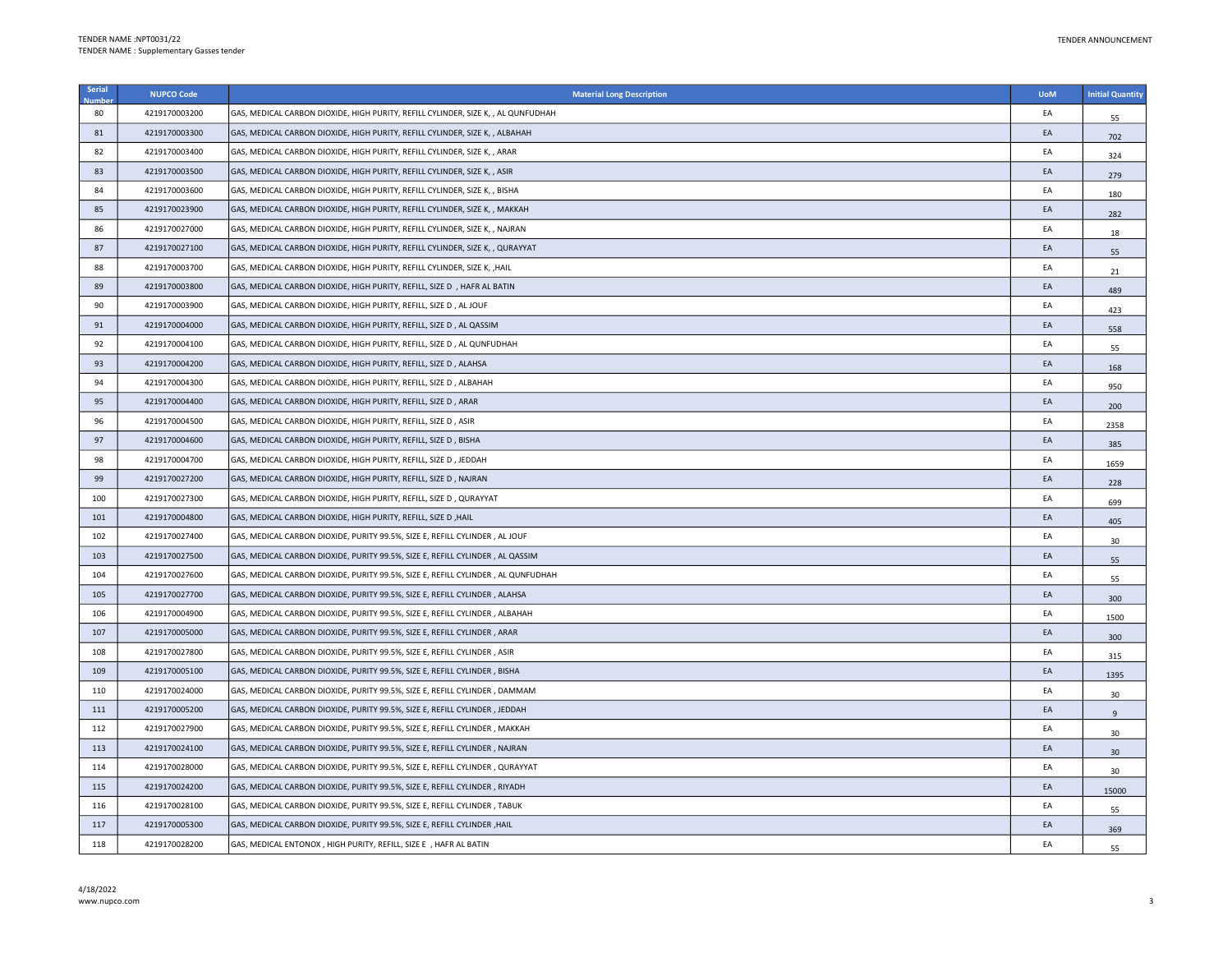| Serial | <b>NUPCO Code</b> | <b>Material Long Description</b>                                                                         | <b>UoM</b> | <b>Initial Quantity</b> |
|--------|-------------------|----------------------------------------------------------------------------------------------------------|------------|-------------------------|
| 119    | 4219170028300     | GAS, MEDICAL ENTONOX, HIGH PURITY, REFILL, SIZE E , JIZAN                                                | EA         | 12                      |
| 120    | 4219170005400     | GAS, MEDICAL ENTONOX, HIGH PURITY, REFILL, SIZE E, AL JOUF                                               | EA         | 2220                    |
| 121    | 4219170005500     | GAS, MEDICAL ENTONOX, HIGH PURITY, REFILL, SIZE E, AL QASSIM                                             | EA         | 55                      |
| 122    | 4219170005600     | GAS, MEDICAL ENTONOX, HIGH PURITY, REFILL, SIZE E, AL QUNFUDHAH                                          | EA         | 55                      |
| 123    | 4219170005700     | GAS, MEDICAL ENTONOX, HIGH PURITY, REFILL, SIZE E, ALBAHAH                                               | EA         | 759                     |
| 124    | 4219170005800     | GAS, MEDICAL ENTONOX, HIGH PURITY, REFILL, SIZE E, ARAR                                                  | EA         | 669                     |
| 125    | 4219170005900     | GAS, MEDICAL ENTONOX, HIGH PURITY, REFILL, SIZE E, ASIR                                                  | EA         | 55                      |
| 126    | 4219170028400     | GAS, MEDICAL ENTONOX, HIGH PURITY, REFILL, SIZE E, BISHA                                                 | EA         | 55                      |
| 127    | 4219170006000     | GAS, MEDICAL ENTONOX, HIGH PURITY, REFILL, SIZE E, JEDDAH                                                | EA         | 55                      |
| 128    | 4219170028500     | GAS, MEDICAL ENTONOX, HIGH PURITY, REFILL, SIZE E, NAJRAN                                                | EA         | 55                      |
| 129    | 4219170028600     | GAS, MEDICAL ENTONOX, HIGH PURITY, REFILL, SIZE E, QURAYYAT                                              | EA         | 55                      |
| 130    | 4219170006100     | GAS, MEDICAL ENTONOX, HIGH PURITY, REFILL, SIZE E, HAIL                                                  | EA         | 55                      |
| 131    | 4219170028700     | GAS, MEDICAL GAS MIXTURE, HELIUM 9.5%, AIR BALANCE, 10L SIZE, REFILL , HAFR AL BATIN                     | EA         | 50                      |
| 132    | 4219170028800     | GAS, MEDICAL GAS MIXTURE, HELIUM 9.5%, AIR BALANCE, 10L SIZE, REFILL , JIZAN                             | EA         | 50                      |
| 133    | 4219170028900     | GAS, MEDICAL GAS MIXTURE, HELIUM 9.5%, AIR BALANCE, 10L SIZE, REFILL , AL JOUF                           | EA         | 50                      |
| 134    | 4219170029000     | GAS, MEDICAL GAS MIXTURE, HELIUM 9.5%, AIR BALANCE, 10L SIZE, REFILL, AL QASSIM                          | EA         | 50                      |
| 135    | 4219170029100     | GAS, MEDICAL GAS MIXTURE, HELIUM 9.5%, AIR BALANCE, 10L SIZE, REFILL, AL QUNFUDHAH                       | EA         | 50                      |
| 136    | 4219170006200     | GAS, MEDICAL GAS MIXTURE, HELIUM 9.5%, AIR BALANCE, 10L SIZE, REFILL, ALAHSA                             | EA         | 50                      |
| 137    | 4219170006300     | GAS, MEDICAL GAS MIXTURE, HELIUM 9.5%, AIR BALANCE, 10L SIZE, REFILL , ALBAHAH                           | EA         | 50                      |
| 138    | 4219170029200     | GAS, MEDICAL GAS MIXTURE, HELIUM 9.5%, AIR BALANCE, 10L SIZE, REFILL, ARAR                               | EA         | 50                      |
| 139    | 4219170006400     | GAS, MEDICAL GAS MIXTURE, HELIUM 9.5%, AIR BALANCE, 10L SIZE, REFILL, ASIR                               | EA         | 50                      |
| 140    | 4219170029300     | GAS, MEDICAL GAS MIXTURE, HELIUM 9.5%, AIR BALANCE, 10L SIZE, REFILL, BISHA                              | EA         | 50                      |
| 141    | 4219170024300     | GAS, MEDICAL GAS MIXTURE, HELIUM 9.5%, AIR BALANCE, 10L SIZE, REFILL, DAMMAM                             | EA         | 50                      |
| 142    | 4219170029400     | GAS, MEDICAL GAS MIXTURE, HELIUM 9.5%, AIR BALANCE, 10L SIZE, REFILL, JEDDAH                             | EA         | 50                      |
| 143    | 4219170029500     | GAS, MEDICAL GAS MIXTURE, HELIUM 9.5%, AIR BALANCE, 10L SIZE, REFILL, MADINA                             | EA         | 50                      |
| 144    | 4219170029600     | GAS, MEDICAL GAS MIXTURE, HELIUM 9.5%, AIR BALANCE, 10L SIZE, REFILL, NAJRAN                             | EA         | 50                      |
| 145    | 4219170029700     | GAS, MEDICAL GAS MIXTURE, HELIUM 9.5%, AIR BALANCE, 10L SIZE, REFILL, QURAYYAT                           | EA         | 50                      |
| 146    | 4219170029800     | GAS, MEDICAL GAS MIXTURE, HELIUM 9.5%, AIR BALANCE, 10L SIZE, REFILL, TABUK                              | EA         | 50                      |
| 147    | 4219170029900     | GAS, MEDICAL GAS MIXTURE, HELIUM 9.5%, AIR BALANCE, 10L SIZE, REFILL, TAIF                               | EA         | 50                      |
| 148    | 4219170030000     | GAS, MEDICAL GAS MIXTURE, HELIUM 9.5%, AIR BALANCE, 10L SIZE, REFILL , HAIL                              | EA         | 50                      |
| 149    | 4219170006500     | GAS, MEDICAL GAS MIXTURE, NITRIC OXIDE 800 PPM, BALANCE NITROGEN, 10L SIZE, NEW CYLINDER , HAFR AL BATIN | EA         | 50                      |
| 150    | 4219170030100     | GAS, MEDICAL GAS MIXTURE, NITRIC OXIDE 800 PPM, BALANCE NITROGEN, 10L SIZE, NEW CYLINDER, JIZAN          | EA         | 50                      |
| 151    | 4219170030200     | GAS, MEDICAL GAS MIXTURE, NITRIC OXIDE 800 PPM, BALANCE NITROGEN, 10L SIZE, NEW CYLINDER, AL JOUF        | EA         | 50                      |
| 152    | 4219170030300     | GAS, MEDICAL GAS MIXTURE, NITRIC OXIDE 800 PPM, BALANCE NITROGEN, 10L SIZE, NEW CYLINDER, AL QASSIM      | EA         | 50                      |
| 153    | 4219170030400     | GAS, MEDICAL GAS MIXTURE, NITRIC OXIDE 800 PPM, BALANCE NITROGEN, 10L SIZE, NEW CYLINDER, AL QUNFUDHAH   | EA         | 50                      |
| 154    | 4219170459100     | GAS, MEDICAL GAS MIXTURE, NITRIC OXIDE 800 PPM, BALANCE NITROGEN, 10L SIZE, NEW CYLINDER, ALAHSA         | EA         | 50                      |
| 155    | 4219170006600     | GAS, MEDICAL GAS MIXTURE, NITRIC OXIDE 800 PPM, BALANCE NITROGEN, 10L SIZE, NEW CYLINDER, ALBAHAH        | EA         | 50                      |
| 156    | 4219170030500     | GAS, MEDICAL GAS MIXTURE, NITRIC OXIDE 800 PPM, BALANCE NITROGEN, 10L SIZE, NEW CYLINDER, ARAR           | EA         | 50                      |
| 157    | 4219170030600     | GAS, MEDICAL GAS MIXTURE, NITRIC OXIDE 800 PPM, BALANCE NITROGEN, 10L SIZE, NEW CYLINDER, ASIR           | EA         | 50                      |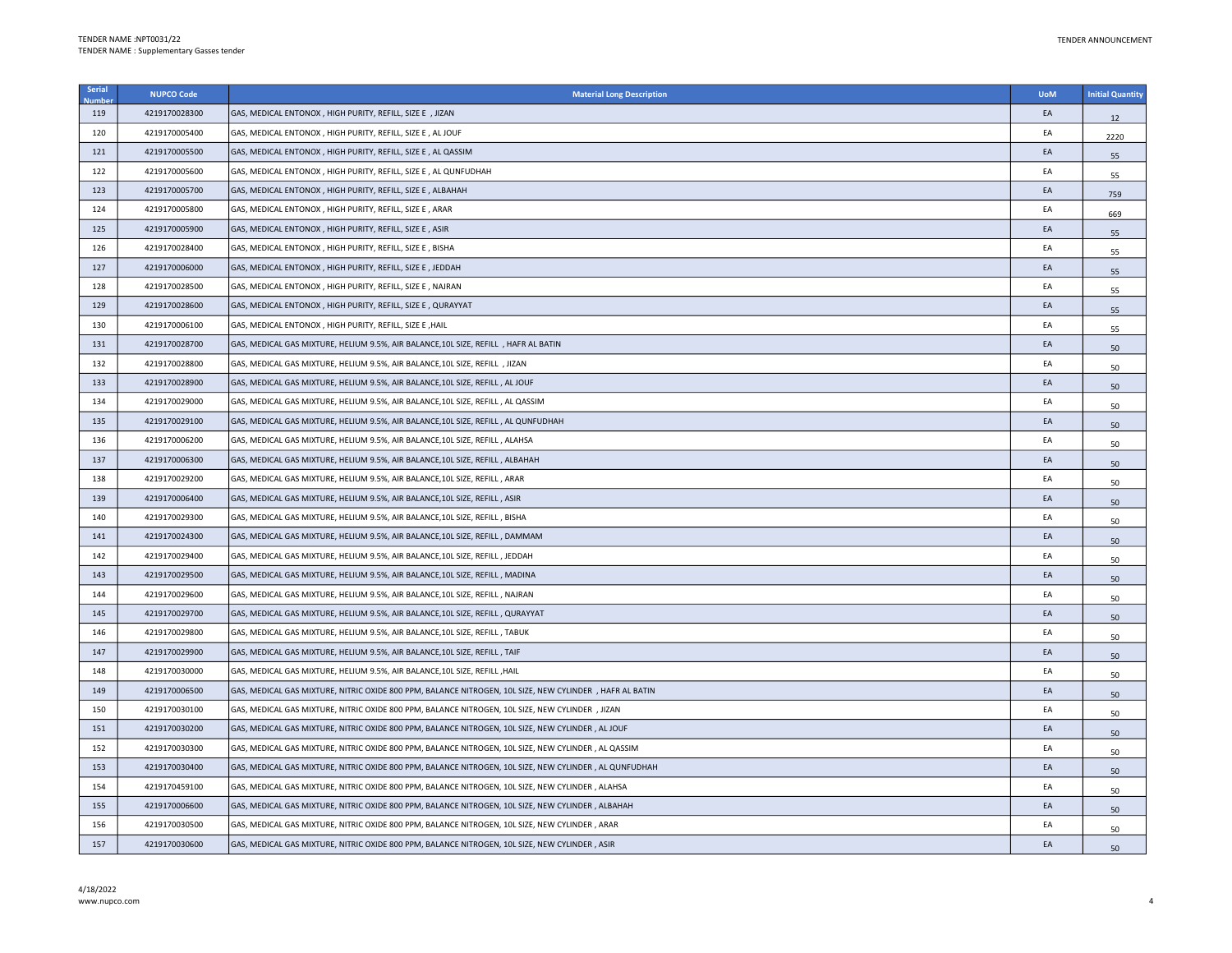| Serial | <b>NUPCO Code</b> | <b>Material Long Description</b>                                                                          | <b>UoM</b> | <b>Initial Quantity</b> |
|--------|-------------------|-----------------------------------------------------------------------------------------------------------|------------|-------------------------|
| 158    | 4219170006700     | GAS, MEDICAL GAS MIXTURE, NITRIC OXIDE 800 PPM, BALANCE NITROGEN, 10L SIZE, NEW CYLINDER, BISHA           | EA         | 50                      |
| 159    | 4219170030700     | GAS, MEDICAL GAS MIXTURE, NITRIC OXIDE 800 PPM, BALANCE NITROGEN, 10L SIZE, NEW CYLINDER , DAMMAM         | EA         | 50                      |
| 160    | 4219170459300     | GAS, MEDICAL GAS MIXTURE, NITRIC OXIDE 800 PPM, BALANCE NITROGEN, 10L SIZE, NEW CYLINDER, JEDDAH          | EA         | 50                      |
| 161    | 4219170459400     | GAS, MEDICAL GAS MIXTURE, NITRIC OXIDE 800 PPM, BALANCE NITROGEN, 10L SIZE, NEW CYLINDER , MADINA         | EA         | 50                      |
| 162    | 4219170030800     | GAS, MEDICAL GAS MIXTURE, NITRIC OXIDE 800 PPM, BALANCE NITROGEN, 10L SIZE, NEW CYLINDER, MAKKAH          | EA         | 50                      |
| 163    | 4219170030900     | GAS, MEDICAL GAS MIXTURE, NITRIC OXIDE 800 PPM, BALANCE NITROGEN, 10L SIZE, NEW CYLINDER , NAJRAN         | EA         | 50                      |
| 164    | 4219170031000     | GAS, MEDICAL GAS MIXTURE, NITRIC OXIDE 800 PPM, BALANCE NITROGEN, 10L SIZE, NEW CYLINDER , QURAYYAT       | EA         | 50                      |
| 165    | 4219170024400     | GAS, MEDICAL GAS MIXTURE, NITRIC OXIDE 800 PPM, BALANCE NITROGEN, 10L SIZE, NEW CYLINDER , TABUK          | EA         | 50                      |
| 166    | 4219170024500     | GAS, MEDICAL GAS MIXTURE, NITRIC OXIDE 800 PPM, BALANCE NITROGEN, 10L SIZE, NEW CYLINDER, TAIF            | EA         | 50                      |
| 167    | 4219170006900     | GAS, MEDICAL GAS MIXTURE, NITRIC OXIDE 800 PPM, BALANCE NITROGEN, 10L SIZE, NEW CYLINDER ,HAIL            | EA         | 50                      |
| 168    | 4219170031100     | GAS, MEDICAL HELIUM CYLINDER,PURITY 99.999%, SIZE D, REFILL , HAFR AL BATIN                               | EA         | 50                      |
| 169    | 4219170031200     | GAS, MEDICAL HELIUM CYLINDER, PURITY 99.999%, SIZE D, REFILL, JIZAN                                       | EA         | 50                      |
| 170    | 4219170007000     | GAS, MEDICAL HELIUM CYLINDER, PURITY 99.999%, SIZE D, REFILL , AL JOUF                                    | EA         | 50                      |
| 171    | 4219170031300     | GAS, MEDICAL HELIUM CYLINDER, PURITY 99.999%, SIZE D, REFILL, AL QASSIM                                   | EA         | 50                      |
| 172    | 4219170031400     | GAS, MEDICAL HELIUM CYLINDER, PURITY 99.999%, SIZE D, REFILL, AL QUNFUDHAH                                | EA         | 50                      |
| 173    | 4219170023200     | GAS, MEDICAL HELIUM CYLINDER, PURITY 99.999%, SIZE D, REFILL, ALAHSA                                      | EA         | 50                      |
| 174    | 4219170007100     | GAS, MEDICAL HELIUM CYLINDER,PURITY 99.999%, SIZE D, REFILL , ALBAHAH                                     | EA         | 50                      |
| 175    | 4219170031500     | GAS, MEDICAL HELIUM CYLINDER,PURITY 99.999%, SIZE D, REFILL , ARAR                                        | EA         | 50                      |
| 176    | 4219170007200     | GAS, MEDICAL HELIUM CYLINDER, PURITY 99.999%, SIZE D, REFILL, ASIR                                        | EA         | 50                      |
| 177    | 4219170031600     | GAS, MEDICAL HELIUM CYLINDER, PURITY 99.999%, SIZE D, REFILL, BISHA                                       | EA         | 50                      |
| 178    | 4219170031700     | GAS, MEDICAL HELIUM CYLINDER, PURITY 99.999%, SIZE D, REFILL, DAMMAM                                      | EA         | 50                      |
| 179    | 4219170007300     | GAS, MEDICAL HELIUM CYLINDER, PURITY 99.999%, SIZE D, REFILL, JEDDAH                                      | EA         | 50                      |
| 180    | 4219170031800     | GAS, MEDICAL HELIUM CYLINDER, PURITY 99.999%, SIZE D, REFILL, MADINA                                      | EA         | 50                      |
| 181    | 4219170031900     | GAS, MEDICAL HELIUM CYLINDER, PURITY 99.999%, SIZE D, REFILL, NAJRAN                                      | EA         | 50                      |
| 182    | 4219170032000     | GAS, MEDICAL HELIUM CYLINDER,PURITY 99.999%, SIZE D, REFILL , QURAYYAT                                    | EA         | 50                      |
| 183    | 4219170023300     | GAS, MEDICAL HELIUM CYLINDER, PURITY 99.999%, SIZE D, REFILL, TABUK                                       | EA         | 50                      |
| 184    | 4219170032100     | GAS, MEDICAL HELIUM CYLINDER, PURITY 99.999%, SIZE D, REFILL, TAIF                                        | EA         | 50                      |
| 185    | 4219170032200     | GAS, MEDICAL HELIUM CYLINDER, PURITY 99.999%, SIZE D, REFILL, HAIL                                        | EA         | 50                      |
| 186    | 4219170007400     | GAS, MEDICAL MIXED GAS, NITRIC OXIDE 800 PPM, NITROGEN BALANCE, REFILL CYLINDER, SIZE 10L , HAFR AL BATIN | EA         | 50                      |
| 187    | 4219170032300     | GAS, MEDICAL MIXED GAS, NITRIC OXIDE 800 PPM, NITROGEN BALANCE, REFILL CYLINDER, SIZE 10L , JIZAN         | EA         | 50                      |
| 188    | 4219170007500     | GAS, MEDICAL MIXED GAS, NITRIC OXIDE 800 PPM, NITROGEN BALANCE, REFILL CYLINDER, SIZE 10L, AL JOUF        | EA         | 50                      |
| 189    | 4219170032400     | GAS, MEDICAL MIXED GAS, NITRIC OXIDE 800 PPM, NITROGEN BALANCE, REFILL CYLINDER, SIZE 10L , AL QASSIM     | EA         | 50                      |
| 190    | 4219170032500     | GAS, MEDICAL MIXED GAS, NITRIC OXIDE 800 PPM, NITROGEN BALANCE, REFILL CYLINDER, SIZE 10L , AL QUNFUDHAH  | EA         | 50                      |
| 191    | 4219170007600     | GAS, MEDICAL MIXED GAS, NITRIC OXIDE 800 PPM, NITROGEN BALANCE, REFILL CYLINDER, SIZE 10L , ALBAHAH       | EA         | 50                      |
| 192    | 4219170032600     | GAS, MEDICAL MIXED GAS, NITRIC OXIDE 800 PPM, NITROGEN BALANCE, REFILL CYLINDER, SIZE 10L , ARAR          | EA         | 50                      |
| 193    | 4219170007700     | GAS, MEDICAL MIXED GAS, NITRIC OXIDE 800 PPM, NITROGEN BALANCE, REFILL CYLINDER, SIZE 10L, ASIR           | EA         | 50                      |
| 194    | 4219170032700     | GAS, MEDICAL MIXED GAS, NITRIC OXIDE 800 PPM, NITROGEN BALANCE, REFILL CYLINDER, SIZE 10L , BISHA         | EA         | 50                      |
| 195    | 4219170032800     | GAS, MEDICAL MIXED GAS, NITRIC OXIDE 800 PPM, NITROGEN BALANCE, REFILL CYLINDER, SIZE 10L , MAKKAH        | EA         | 50                      |
| 196    | 4219170032900     | GAS, MEDICAL MIXED GAS, NITRIC OXIDE 800 PPM, NITROGEN BALANCE, REFILL CYLINDER, SIZE 10L, NAJRAN         | EA         | 50                      |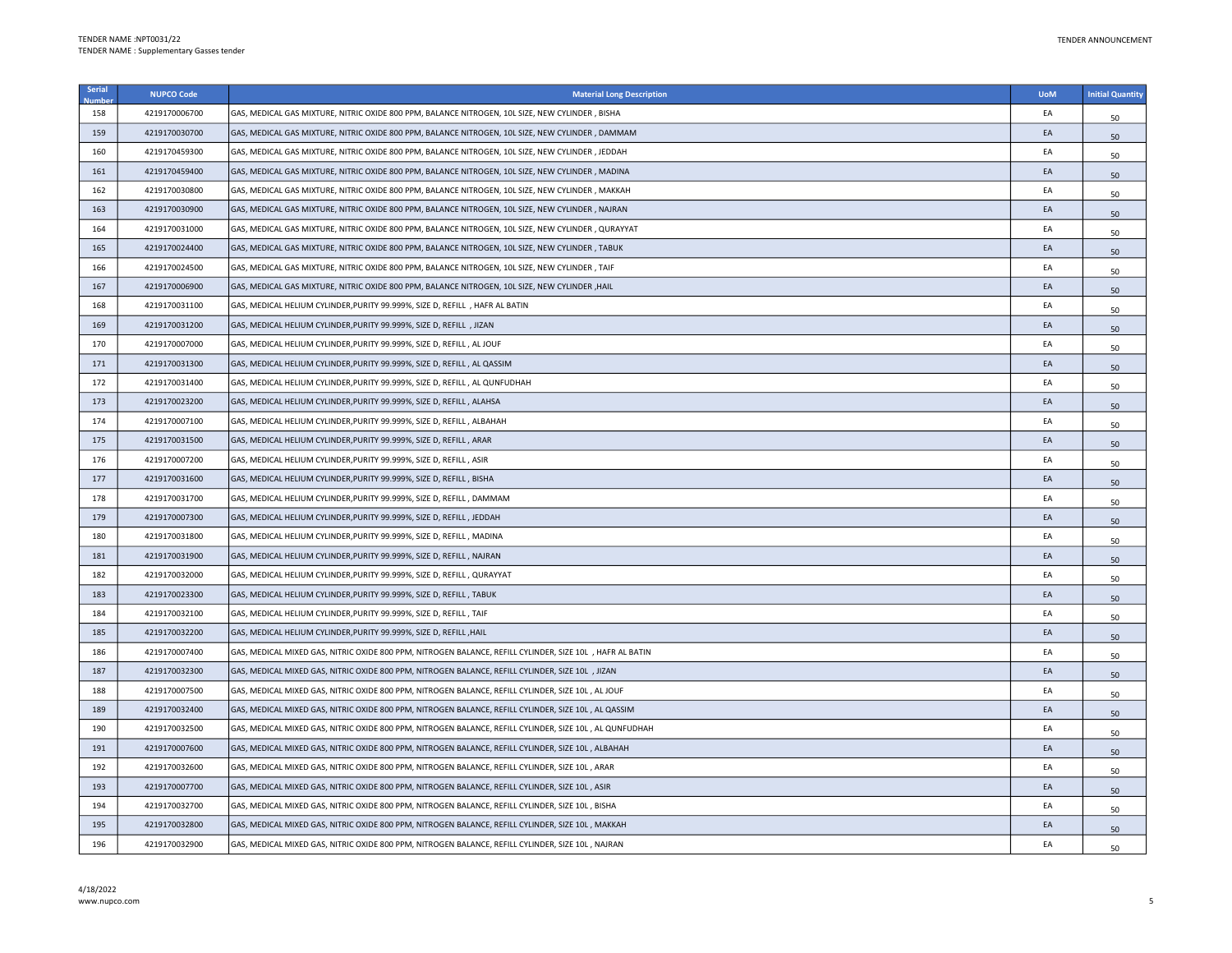| <b>Serial</b> | <b>NUPCO Code</b> | <b>Material Long Description</b>                                                                                        | <b>UoM</b> | <b>Initial Quantity</b> |
|---------------|-------------------|-------------------------------------------------------------------------------------------------------------------------|------------|-------------------------|
| 197           | 4219170033000     | GAS, MEDICAL MIXED GAS, NITRIC OXIDE 800 PPM, NITROGEN BALANCE, REFILL CYLINDER, SIZE 10L , QURAYYAT                    | EA         | 50                      |
| 198           | 4219170033100     | GAS, MEDICAL MIXED GAS, NITRIC OXIDE 800 PPM, NITROGEN BALANCE, REFILL CYLINDER, SIZE 10L, TABUK                        | EA         | 50                      |
| 199           | 4219170007800     | GAS, MEDICAL MIXED GAS, NITRIC OXIDE 800 PPM, NITROGEN BALANCE, REFILL CYLINDER, SIZE 10L, TAIF                         | EA         | 50                      |
| 200           | 4219170007900     | GAS, MEDICAL MIXED GAS, NITRIC OXIDE 800 PPM, NITROGEN BALANCE, REFILL CYLINDER, SIZE 10L , HAIL                        | EA         | 50                      |
| 201           | 4219170033200     | GAS, MEDICAL MIXTURE, CARBON MONOXIDE .30%, METHANE .30%, OXYGEN 21%, NITROGEN BALANCE, 10L SIZE, REFILL, HAFR AL BATIN | EA         | 50                      |
| 202           | 4219170033300     | GAS, MEDICAL MIXTURE, CARBON MONOXIDE .30%, METHANE .30%, OXYGEN 21%, NITROGEN BALANCE, 10L SIZE, REFILL , JIZAN        | EA         | 50                      |
| 203           | 4219170008000     | GAS, MEDICAL MIXTURE, CARBON MONOXIDE .30%, METHANE .30%, OXYGEN 21%, NITROGEN BALANCE, 10L SIZE, REFILL, AL JOUF       | EA         | 50                      |
| 204           | 4219170033400     | GAS, MEDICAL MIXTURE, CARBON MONOXIDE .30%, METHANE .30%, OXYGEN 21%, NITROGEN BALANCE, 10L SIZE, REFILL , AL QASSIM    | EA         | 50                      |
| 205           | 4219170033500     | GAS, MEDICAL MIXTURE, CARBON MONOXIDE .30%, METHANE .30%, OXYGEN 21%, NITROGEN BALANCE, 10L SIZE, REFILL, AL QUNFUDHAH  | EA         | 50                      |
| 206           | 4219170008100     | GAS, MEDICAL MIXTURE, CARBON MONOXIDE .30%, METHANE .30%, OXYGEN 21%, NITROGEN BALANCE, 10L SIZE, REFILL, ALAHSA        | EA         | 50                      |
| 207           | 4219170008200     | GAS, MEDICAL MIXTURE, CARBON MONOXIDE .30%, METHANE .30%, OXYGEN 21%, NITROGEN BALANCE, 10L SIZE, REFILL, ALBAHAH       | EA         | 50                      |
| 208           | 4219170033600     | GAS, MEDICAL MIXTURE, CARBON MONOXIDE .30%, METHANE .30%, OXYGEN 21%, NITROGEN BALANCE, 10L SIZE, REFILL, ARAR          | EA         | 50                      |
| 209           | 4219170033700     | GAS, MEDICAL MIXTURE, CARBON MONOXIDE .30%, METHANE .30%, OXYGEN 21%, NITROGEN BALANCE, 10L SIZE, REFILL, ASIR          | EA         | 50                      |
| 210           | 4219170033800     | GAS, MEDICAL MIXTURE, CARBON MONOXIDE .30%, METHANE .30%, OXYGEN 21%, NITROGEN BALANCE, 10L SIZE, REFILL , BISHA        | EA         | 50                      |
| 211           | 4219170033900     | GAS, MEDICAL MIXTURE, CARBON MONOXIDE .30%, METHANE .30%, OXYGEN 21%, NITROGEN BALANCE, 10L SIZE, REFILL, JEDDAH        | EA         | 50                      |
| 212           | 4219170034000     | GAS, MEDICAL MIXTURE, CARBON MONOXIDE .30%, METHANE .30%, OXYGEN 21%, NITROGEN BALANCE, 10L SIZE, REFILL, MADINA        | EA         | 50                      |
| 213           | 4219170034100     | GAS, MEDICAL MIXTURE, CARBON MONOXIDE .30%, METHANE .30%, OXYGEN 21%, NITROGEN BALANCE, 10L SIZE, REFILL, MAKKAH        | EA         | 50                      |
| 214           | 4219170034200     | GAS, MEDICAL MIXTURE, CARBON MONOXIDE .30%, METHANE .30%, OXYGEN 21%, NITROGEN BALANCE, 10L SIZE, REFILL, NAJRAN        | EA         | 50                      |
| 215           | 4219170034300     | GAS, MEDICAL MIXTURE, CARBON MONOXIDE .30%, METHANE .30%, OXYGEN 21%, NITROGEN BALANCE, 10L SIZE, REFILL, QURAYYAT      | EA         | 50                      |
| 216           | 4219170034400     | GAS, MEDICAL MIXTURE, CARBON MONOXIDE .30%, METHANE .30%, OXYGEN 21%, NITROGEN BALANCE, 10L SIZE, REFILL , TABUK        | EA         | 50                      |
| 217           | 4219170034500     | GAS, MEDICAL MIXTURE, CARBON MONOXIDE .30%, METHANE .30%, OXYGEN 21%, NITROGEN BALANCE, 10L SIZE, REFILL, TAIF          | EA         | 50                      |
| 218           | 4219170034600     | GAS, MEDICAL MIXTURE, CARBON MONOXIDE .30%, METHANE .30%, OXYGEN 21%, NITROGEN BALANCE, 10L SIZE, REFILL ,HAIL          | EA         | 50                      |
| 219           | 4219170034700     | GAS, MEDICAL NITROGEN GAS CYLINDER, PURITY 99.999% , SIZE K, REFILL , HAFR AL BATIN                                     | EA         | $\overline{3}$          |
| 220           | 4219170034800     | GAS, MEDICAL NITROGEN GAS CYLINDER, PURITY 99.999%, SIZE K, REFILL, JIZAN                                               | EA         | 55                      |
| 221           | 4219170008300     | GAS, MEDICAL NITROGEN GAS CYLINDER, PURITY 99.999%, SIZE K, REFILL, AL JOUF                                             | EA         | 276                     |
| 222           | 4219170008400     | GAS, MEDICAL NITROGEN GAS CYLINDER, PURITY 99.999%, SIZE K, REFILL, AL QASSIM                                           | EA         | 57                      |
| 223           | 4219170034900     | GAS, MEDICAL NITROGEN GAS CYLINDER, PURITY 99.999%, SIZE K, REFILL, AL QUNFUDHAH                                        | EA         | 55                      |
| 224           | 4219170008500     | GAS, MEDICAL NITROGEN GAS CYLINDER, PURITY 99.999%, SIZE K, REFILL, ALAHSA                                              | EA         | 48                      |
| 225           | 4219170008600     | GAS, MEDICAL NITROGEN GAS CYLINDER, PURITY 99.999%, SIZE K, REFILL, ALBAHAH                                             | EA         | 4623                    |
| 226           | 4219170008700     | GAS, MEDICAL NITROGEN GAS CYLINDER, PURITY 99.999%, SIZE K, REFILL, ARAR                                                | EA         | 55                      |
| 227           | 4219170008800     | GAS, MEDICAL NITROGEN GAS CYLINDER, PURITY 99.999%, SIZE K, REFILL, ASIR                                                | EA         | 1023                    |
| 228           | 4219170008900     | GAS, MEDICAL NITROGEN GAS CYLINDER, PURITY 99.999%, SIZE K, REFILL, BISHA                                               | EA         | 21                      |
| 229           | 4219170009000     | GAS, MEDICAL NITROGEN GAS CYLINDER, PURITY 99.999%, SIZE K, REFILL, JEDDAH                                              | EA         | 177                     |
| 230           | 4219170009100     | GAS, MEDICAL NITROGEN GAS CYLINDER, PURITY 99.999%, SIZE K, REFILL, MADINA                                              | EA         | 24                      |
| 231           | 4219170035000     | GAS, MEDICAL NITROGEN GAS CYLINDER, PURITY 99.999%, SIZE K, REFILL, MAKKAH                                              | EA         | 18                      |
| 232           | 4219170035100     | GAS, MEDICAL NITROGEN GAS CYLINDER, PURITY 99.999% , SIZE K, REFILL , NAJRAN                                            | EA         | 55                      |
| 233           | 4219170035200     | GAS, MEDICAL NITROGEN GAS CYLINDER, PURITY 99.999%, SIZE K, REFILL, QURAYYAT                                            | EA         | 55                      |
| 234           | 4219170023400     | GAS, MEDICAL NITROGEN GAS CYLINDER, PURITY 99.999%, SIZE K, REFILL, TABUK                                               | EA         | 55                      |
| 235           | 4219170009200     | GAS, MEDICAL NITROGEN GAS CYLINDER, PURITY 99.999%, SIZE K, REFILL, TAIF                                                | EA         | 55                      |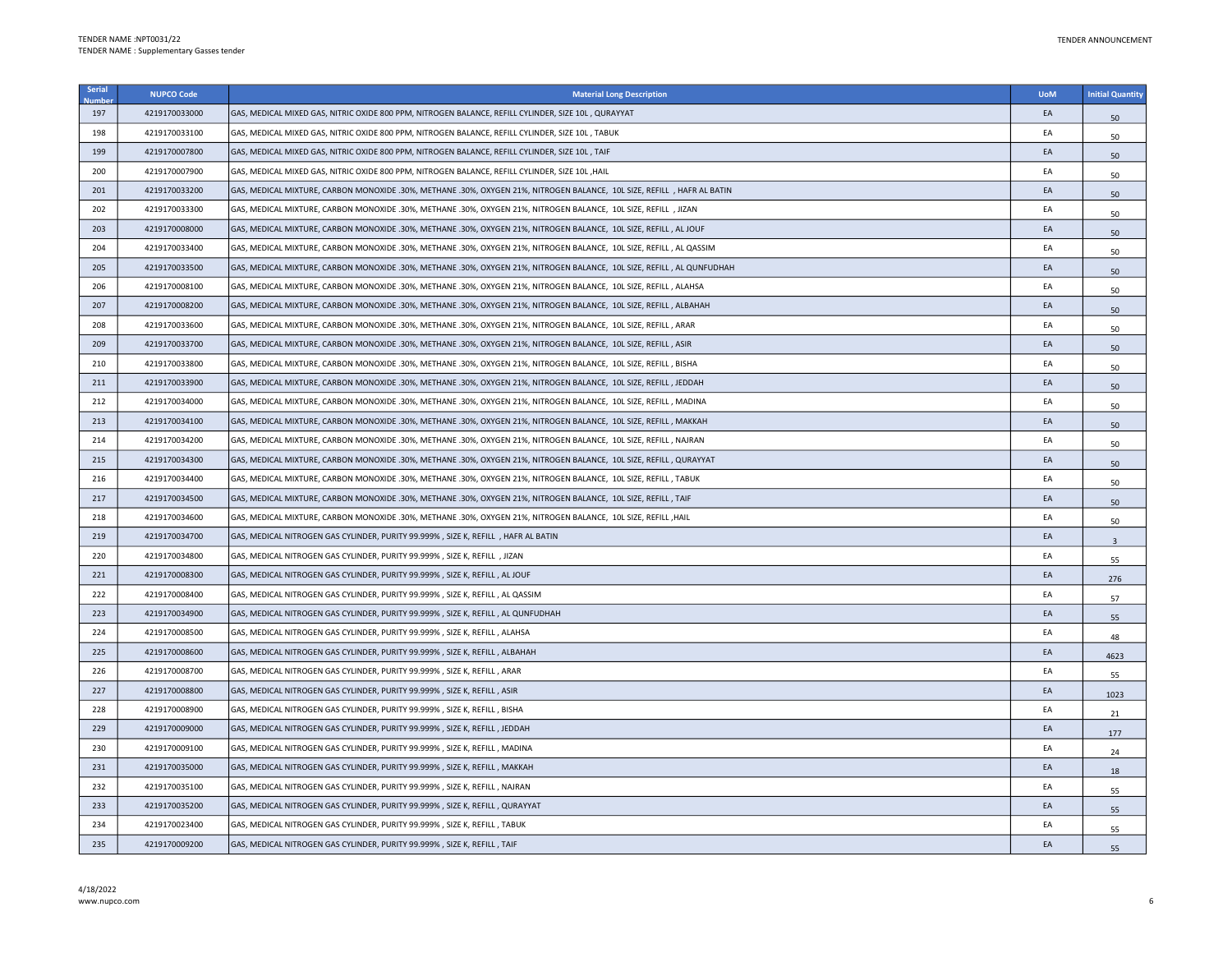| Serial | <b>NUPCO Code</b> | <b>Material Long Description</b>                                                  | <b>UoM</b> | <b>Initial Quantity</b> |
|--------|-------------------|-----------------------------------------------------------------------------------|------------|-------------------------|
| 236    | 4219170009300     | GAS, MEDICAL NITROGEN GAS CYLINDER, PURITY 99.999% , SIZE K, REFILL , HAIL        | EA         | 18                      |
| 237    | 4219170035300     | GAS, MEDICAL NITROGEN GAS CYLINDER, PURITY 99.95%, REFILL, SIZE K , HAFR AL BATIN | EA         | 50                      |
| 238    | 4219170035400     | GAS, MEDICAL NITROGEN GAS CYLINDER, PURITY 99.95%, REFILL, SIZE K, JIZAN          | EA         | 50                      |
| 239    | 4219170009400     | GAS, MEDICAL NITROGEN GAS CYLINDER, PURITY 99.95%, REFILL, SIZE K , AL JOUF       | EA         | 50                      |
| 240    | 4219170035500     | GAS, MEDICAL NITROGEN GAS CYLINDER, PURITY 99.95%, REFILL, SIZE K , AL QASSIM     | EA         | 50                      |
| 241    | 4219170035600     | GAS, MEDICAL NITROGEN GAS CYLINDER, PURITY 99.95%, REFILL, SIZE K, AL QUNFUDHAH   | EA         | 50                      |
| 242    | 4219170035700     | GAS, MEDICAL NITROGEN GAS CYLINDER, PURITY 99.95%, REFILL, SIZE K , ALAHSA        | EA         | 50                      |
| 243    | 4219170035800     | GAS, MEDICAL NITROGEN GAS CYLINDER, PURITY 99.95%, REFILL, SIZE K, ALBAHAH        | EA         | 50                      |
| 244    | 4219170035900     | GAS, MEDICAL NITROGEN GAS CYLINDER, PURITY 99.95%, REFILL, SIZE K , ARAR          | EA         | 50                      |
| 245    | 4219170009500     | GAS, MEDICAL NITROGEN GAS CYLINDER, PURITY 99.95%, REFILL, SIZE K , ASIR          | EA         | 50                      |
| 246    | 4219170036000     | GAS, MEDICAL NITROGEN GAS CYLINDER, PURITY 99.95%, REFILL, SIZE K , BISHA         | EA         | 50                      |
| 247    | 4219170036100     | GAS, MEDICAL NITROGEN GAS CYLINDER, PURITY 99.95%, REFILL, SIZE K, DAMMAM         | EA         | 50                      |
| 248    | 4219170036200     | GAS, MEDICAL NITROGEN GAS CYLINDER, PURITY 99.95%, REFILL, SIZE K , JEDDAH        | EA         | 50                      |
| 249    | 4219170009600     | GAS, MEDICAL NITROGEN GAS CYLINDER, PURITY 99.95%, REFILL, SIZE K, MADINA         | EA         | 50                      |
| 250    | 4219170036300     | GAS, MEDICAL NITROGEN GAS CYLINDER, PURITY 99.95%, REFILL, SIZE K , MAKKAH        | EA         | 50                      |
| 251    | 4219170036400     | GAS, MEDICAL NITROGEN GAS CYLINDER, PURITY 99.95%, REFILL, SIZE K, NAJRAN         | EA         | 50                      |
| 252    | 4219170036500     | GAS, MEDICAL NITROGEN GAS CYLINDER, PURITY 99.95%, REFILL, SIZE K, QURAYYAT       | EA         | 50                      |
| 253    | 4219170024600     | GAS, MEDICAL NITROGEN GAS CYLINDER, PURITY 99.95%, REFILL, SIZE K , RIYADH        | EA         | 50                      |
| 254    | 4219170036600     | GAS, MEDICAL NITROGEN GAS CYLINDER, PURITY 99.95%, REFILL, SIZE K, TABUK          | EA         | 50                      |
| 255    | 4219170036700     | GAS, MEDICAL NITROGEN GAS CYLINDER, PURITY 99.95%, REFILL, SIZE K, TAIF           | EA         | 50                      |
| 256    | 4219170036800     | GAS, MEDICAL NITROGEN GAS CYLINDER, PURITY 99.95%, REFILL, SIZE K, HAIL           | EA         | 50                      |
| 257    | 4219170466100     | GAS, MEDICAL NITROUS OXIDE, HIGH PURITY, REFILL CYLINDER, SIZE J, NAJRAN          | EA         | 30                      |
| 258    | 4219170009700     | GAS, MEDICAL NITROUS OXIDE , HIGH PURITY, REFILL CYLINDER, SIZE K , HAFR AL BATIN | EA         | 6729                    |
| 259    | 4219170036900     | GAS, MEDICAL NITROUS OXIDE, HIGH PURITY, REFILL CYLINDER, SIZE K , JIZAN          | EA         | 16290                   |
| 260    | 4219170009800     | GAS, MEDICAL NITROUS OXIDE , HIGH PURITY, REFILL CYLINDER, SIZE K , AL JOUF       | EA         | 585                     |
| 261    | 4219170009900     | GAS, MEDICAL NITROUS OXIDE , HIGH PURITY, REFILL CYLINDER, SIZE K , AL QASSIM     | EA         | 400                     |
| 262    | 4219170010000     | GAS, MEDICAL NITROUS OXIDE, HIGH PURITY, REFILL CYLINDER, SIZE K, AL QUNFUDHAH    | EA         | 264                     |
| 263    | 4219170010100     | GAS, MEDICAL NITROUS OXIDE, HIGH PURITY, REFILL CYLINDER, SIZE K, ALAHSA          | EA         | 1020                    |
| 264    | 4219170010200     | GAS, MEDICAL NITROUS OXIDE , HIGH PURITY, REFILL CYLINDER, SIZE K , ALBAHAH       | EA         | 3492                    |
| 265    | 4219170010300     | GAS, MEDICAL NITROUS OXIDE, HIGH PURITY, REFILL CYLINDER, SIZE K, ARAR            | EA         | 1188                    |
| 266    | 4219170010400     | GAS, MEDICAL NITROUS OXIDE , HIGH PURITY, REFILL CYLINDER, SIZE K , ASIR          | EA         | 5601                    |
| 267    | 4219170010500     | GAS, MEDICAL NITROUS OXIDE, HIGH PURITY, REFILL CYLINDER, SIZE K, BISHA           | EA         | 1002                    |
| 268    | 4219170467900     | GAS, MEDICAL NITROUS OXIDE GAS CYLINDER, HIGH PURITY, SIZE K, REFILL, JEDDAH      | EA         | 375                     |
| 269    | 4219170024700     | GAS, MEDICAL NITROUS OXIDE, HIGH PURITY, REFILL CYLINDER, SIZE K, MAKKAH          | EA         | 2580                    |
| 270    | 4219170037000     | GAS, MEDICAL NITROUS OXIDE, HIGH PURITY, REFILL CYLINDER, SIZE K, NAJRAN          | EA         | 267                     |
| 271    | 4219170037100     | GAS, MEDICAL NITROUS OXIDE, HIGH PURITY, REFILL CYLINDER, SIZE K, QURAYYAT        | EA         | 471                     |
| 272    | 4219170010600     | GAS, MEDICAL NITROUS OXIDE, HIGH PURITY, REFILL CYLINDER, SIZE K, HAIL            | EA         | 387                     |
| 273    | 4219170010700     | GAS, MEDICAL NITROUS OXIDE, HIGH PURITY, SIZE E, REFILL CYLINDER, AL JOUF         | EA         | 6                       |
| 274    | 4219170010800     | GAS, MEDICAL NITROUS OXIDE, HIGH PURITY, SIZE E, REFILL CYLINDER, AL QUNFUDHAH    | EA         | 111                     |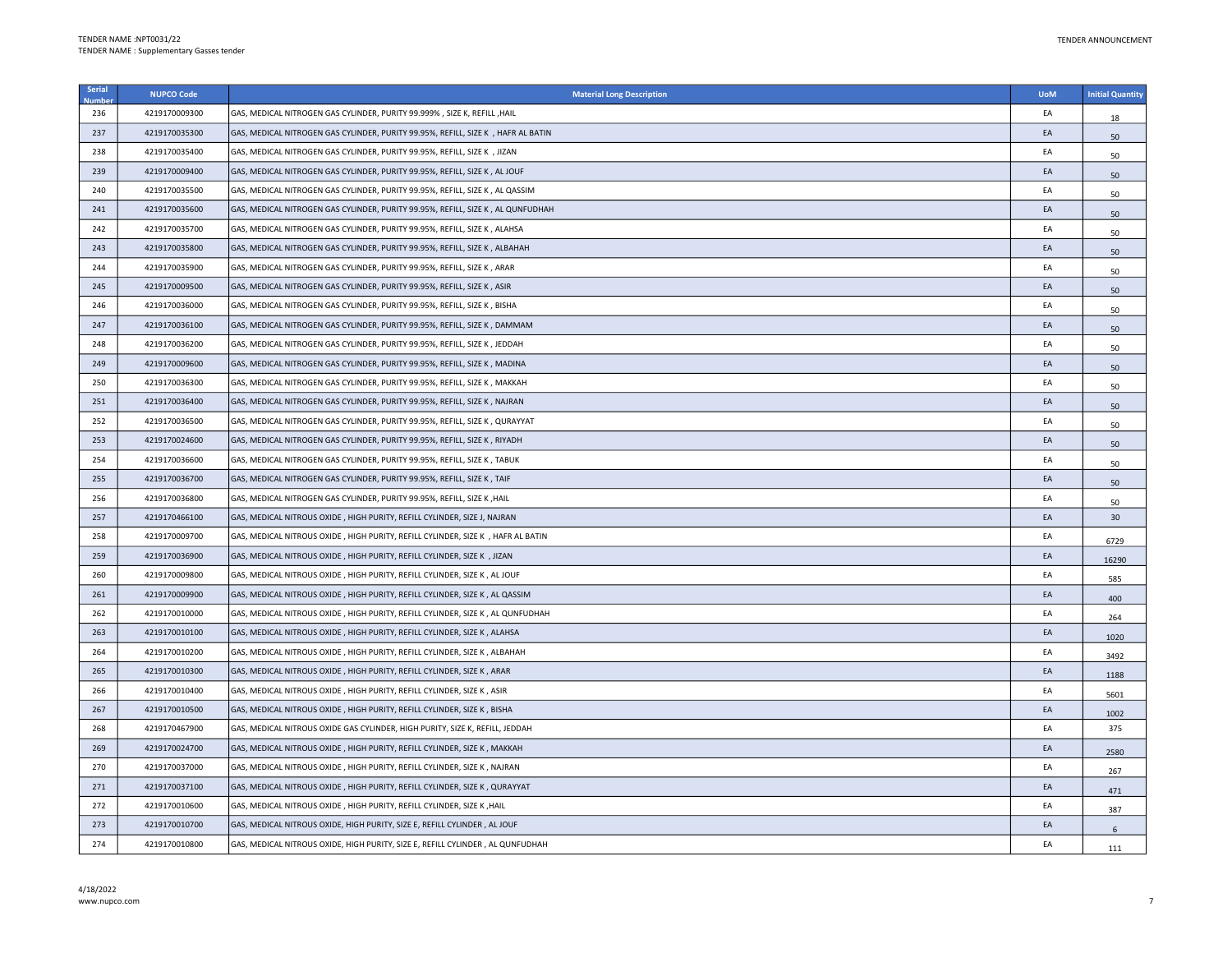| Serial | <b>NUPCO Code</b> | <b>Material Long Description</b>                                           | <b>UoM</b> | <b>Initial Quantity</b> |
|--------|-------------------|----------------------------------------------------------------------------|------------|-------------------------|
| 275    | 4219170010900     | GAS, MEDICAL NITROUS OXIDE, HIGH PURITY, SIZE E, REFILL CYLINDER, ALAHSA   | EA         | 87                      |
| 276    | 4219170011000     | GAS, MEDICAL NITROUS OXIDE, HIGH PURITY, SIZE E, REFILL CYLINDER, ALBAHAH  | EA         | 168                     |
| 277    | 4219170011100     | GAS, MEDICAL NITROUS OXIDE, HIGH PURITY, SIZE E, REFILL CYLINDER, ARAR     | EA         | 360                     |
| 278    | 4219170011200     | GAS, MEDICAL NITROUS OXIDE, HIGH PURITY, SIZE E, REFILL CYLINDER, ASIR     | EA         | 1149                    |
| 279    | 4219170011300     | GAS, MEDICAL NITROUS OXIDE, HIGH PURITY, SIZE E, REFILL CYLINDER, BISHA    | EA         | 57                      |
| 280    | 4219170037200     | GAS, MEDICAL NITROUS OXIDE, HIGH PURITY, SIZE E, REFILL CYLINDER, MAKKAH   | EA         | 93                      |
| 281    | 4219170037300     | GAS, MEDICAL NITROUS OXIDE, HIGH PURITY, SIZE E, REFILL CYLINDER, QURAYYAT | EA         | 180                     |
| 282    | 4219170011400     | GAS, MEDICAL NITROUS OXIDE, HIGH PURITY, SIZE E, REFILL CYLINDER , HAIL    | EA         | 55                      |
| 283    | 4219170037400     | GAS, MEDICAL NITROUS OXIDE, HIGH PURITY, SIZE M , HAFR AL BATIN            | EA         | 55                      |
| 284    | 4219170037500     | GAS, MEDICAL NITROUS OXIDE, HIGH PURITY, SIZE M , JIZAN                    | EA         | 4431                    |
| 285    | 4219170037600     | GAS, MEDICAL NITROUS OXIDE, HIGH PURITY, SIZE M, AL JOUF                   | EA         | 55                      |
| 286    | 4219170011500     | GAS, MEDICAL NITROUS OXIDE, HIGH PURITY, SIZE M, AL QASSIM                 | EA         | 48                      |
| 287    | 4219170011600     | GAS, MEDICAL NITROUS OXIDE, HIGH PURITY, SIZE M, AL QUNFUDHAH              | EA         | 55                      |
| 288    | 4219170011700     | GAS, MEDICAL NITROUS OXIDE, HIGH PURITY, SIZE M, ALAHSA                    | EA         | 55                      |
| 289    | 4219170011800     | GAS, MEDICAL NITROUS OXIDE, HIGH PURITY, SIZE M, ALBAHAH                   | EA         | 55                      |
| 290    | 4219170011900     | GAS, MEDICAL NITROUS OXIDE, HIGH PURITY, SIZE M, ARAR                      | EA         | 210                     |
| 291    | 4219170012000     | GAS, MEDICAL NITROUS OXIDE, HIGH PURITY, SIZE M, ASIR                      | EA         | 55                      |
| 292    | 4219170012100     | GAS, MEDICAL NITROUS OXIDE, HIGH PURITY, SIZE M, BISHA                     | EA         | 55                      |
| 293    | 4219170037700     | GAS, MEDICAL NITROUS OXIDE, HIGH PURITY, SIZE M, DAMMAM                    | EA         | 189                     |
| 294    | 4219170012200     | GAS, MEDICAL NITROUS OXIDE, HIGH PURITY, SIZE M, JEDDAH                    | EA         | 30                      |
| 295    | 4219170012300     | GAS, MEDICAL NITROUS OXIDE, HIGH PURITY, SIZE M, MADINA                    | EA         | 27                      |
| 296    | 4219170037800     | GAS, MEDICAL NITROUS OXIDE, HIGH PURITY, SIZE M, MAKKAH                    | EA         | 55                      |
| 297    | 4219170037900     | GAS, MEDICAL NITROUS OXIDE, HIGH PURITY, SIZE M, NAJRAN                    | EA         | 55                      |
| 298    | 4219170038000     | GAS, MEDICAL NITROUS OXIDE, HIGH PURITY, SIZE M, QURAYYAT                  | EA         | 55                      |
| 299    | 4219170038100     | GAS, MEDICAL NITROUS OXIDE, HIGH PURITY, SIZE M, TABUK                     | EA         | 55                      |
| 300    | 4219170012400     | GAS, MEDICAL NITROUS OXIDE, HIGH PURITY, SIZE M, TAIF                      | EA         | 55                      |
| 301    | 4219170012500     | GAS, MEDICAL NITROUS OXIDE, HIGH PURITY, SIZE M, HAIL                      | EA         | 12                      |
| 302    | 4219170012600     | GAS, MEDICAL OXYGEN CYLINDER, HIGH PURITY, REFILL, SIZE D, AL JOUF         | EA         | 4428                    |
| 303    | 4219170012700     | GAS, MEDICAL OXYGEN CYLINDER, HIGH PURITY, REFILL, SIZE D, AL QUNFUDHAH    | EA         | 11949                   |
| 304    | 4219170012800     | GAS, MEDICAL OXYGEN CYLINDER, HIGH PURITY, REFILL, SIZE D, ALAHSA          | EA         | 360                     |
| 305    | 4219170012900     | GAS, MEDICAL OXYGEN CYLINDER, HIGH PURITY, REFILL, SIZE D, ALBAHAH         | EA         | 1179                    |
| 306    | 4219170013000     | GAS, MEDICAL OXYGEN CYLINDER, HIGH PURITY, REFILL, SIZE D, ARAR            | EA         | 2229                    |
| 307    | 4219170013100     | GAS, MEDICAL OXYGEN CYLINDER, HIGH PURITY, REFILL, SIZE D, ASIR            | EA         | 435                     |
| 308    | 4219170013200     | GAS, MEDICAL OXYGEN CYLINDER, HIGH PURITY, REFILL, SIZE D, BISHA           | EA         | 55                      |
| 309    | 4219170038200     | GAS, MEDICAL OXYGEN CYLINDER, HIGH PURITY, REFILL, SIZE D, QURAYYAT        | EA         | 3336                    |
| 310    | 4219170013300     | GAS, MEDICAL OXYGEN CYLINDER, HIGH PURITY, REFILL, SIZE D, HAIL            | EA         | 22956                   |
| 311    | 4219170013400     | GAS, MEDICAL OXYGEN CYLINDER, HIGH PURITY, REFILL, SIZE J , HAFR AL BATIN  | EA         | 55                      |
| 312    | 4219170038300     | GAS, MEDICAL OXYGEN CYLINDER, HIGH PURITY, REFILL, SIZE J , JIZAN          | EA         | 55                      |
| 313    | 4219170038400     | GAS, MEDICAL OXYGEN CYLINDER, HIGH PURITY, REFILL, SIZE J, AL JOUF         | EA         | 55                      |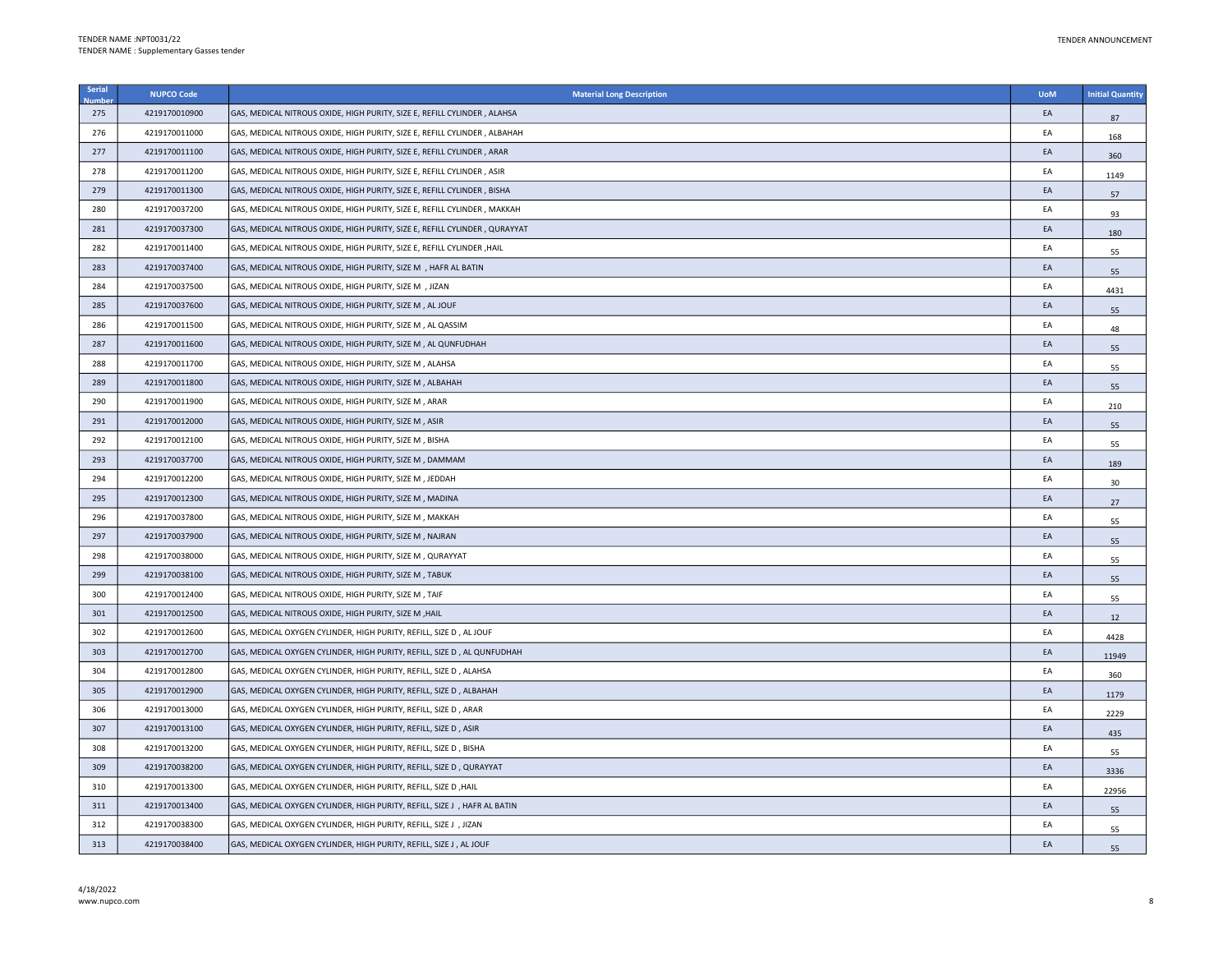| Serial | <b>NUPCO Code</b> | <b>Material Long Description</b>                                          | <b>UoM</b> | <b>Initial Quantity</b> |
|--------|-------------------|---------------------------------------------------------------------------|------------|-------------------------|
| 314    | 4219170038500     | GAS, MEDICAL OXYGEN CYLINDER, HIGH PURITY, REFILL, SIZE J , AL QASSIM     | EA         | 55                      |
| 315    | 4219170013500     | GAS, MEDICAL OXYGEN CYLINDER, HIGH PURITY, REFILL, SIZE J, AL QUNFUDHAH   | EA         | 55                      |
| 316    | 4219170038600     | GAS, MEDICAL OXYGEN CYLINDER, HIGH PURITY, REFILL, SIZE J, ALAHSA         | EA         | 55                      |
| 317    | 4219170038700     | GAS, MEDICAL OXYGEN CYLINDER, HIGH PURITY, REFILL, SIZE J, ALBAHAH        | EA         | 123                     |
| 318    | 4219170013600     | GAS, MEDICAL OXYGEN CYLINDER, HIGH PURITY, REFILL, SIZE J, ARAR           | EA         | 55                      |
| 319    | 4219170013700     | GAS, MEDICAL OXYGEN CYLINDER, HIGH PURITY, REFILL, SIZE J, ASIR           | EA         | 55                      |
| 320    | 4219170013800     | GAS, MEDICAL OXYGEN CYLINDER, HIGH PURITY, REFILL, SIZE J, BISHA          | EA         | 900                     |
| 321    | 4219170024800     | GAS, MEDICAL OXYGEN CYLINDER, HIGH PURITY, REFILL, SIZE J , DAMMAM        | EA         | 55                      |
| 322    | 4219170024900     | GAS, MEDICAL OXYGEN CYLINDER, HIGH PURITY, REFILL, SIZE J, JEDDAH         | EA         | 55                      |
| 323    | 4219170038800     | GAS, MEDICAL OXYGEN CYLINDER, HIGH PURITY, REFILL, SIZE J, MADINA         | EA         | 55                      |
| 324    | 4219170038900     | GAS, MEDICAL OXYGEN CYLINDER, HIGH PURITY, REFILL, SIZE J, MAKKAH         | EA         | 55                      |
| 325    | 4219170039000     | GAS, MEDICAL OXYGEN CYLINDER, HIGH PURITY, REFILL, SIZE J, QURAYYAT       | EA         | 55                      |
| 326    | 4219170039100     | GAS, MEDICAL OXYGEN CYLINDER, HIGH PURITY, REFILL, SIZE J , HAIL          | EA         | 55                      |
| 327    | 4219170039200     | GAS, MEDICAL OXYGEN CYLINDER, HIGH PURITY, REFILL, SIZE K , JIZAN         | EA         | 245214                  |
| 328    | 4219170014000     | GAS, MEDICAL OXYGEN CYLINDER, HIGH PURITY, REFILL, SIZE K, AL JOUF        | EA         | 39627                   |
| 329    | 4219170014100     | GAS, MEDICAL OXYGEN CYLINDER, HIGH PURITY, REFILL, SIZE K, AL QASSIM      | EA         | 8859                    |
| 330    | 4219170014200     | GAS, MEDICAL OXYGEN CYLINDER, HIGH PURITY, REFILL, SIZE K, AL QUNFUDHAH   | EA         | 39627                   |
| 331    | 4219170014300     | GAS, MEDICAL OXYGEN CYLINDER, HIGH PURITY, REFILL, SIZE K, ALBAHAH        | EA         | 169458                  |
| 332    | 4219170014400     | GAS, MEDICAL OXYGEN CYLINDER, HIGH PURITY, REFILL, SIZE K, ARAR           | EA         | 78699                   |
| 333    | 4219170014500     | GAS, MEDICAL OXYGEN CYLINDER, HIGH PURITY, REFILL, SIZE K, ASIR           | EA         | 377067                  |
| 334    | 4219170014600     | GAS, MEDICAL OXYGEN CYLINDER, HIGH PURITY, REFILL, SIZE K, BISHA          | EA         | 74322                   |
| 335    | 4219170039300     | GAS, MEDICAL OXYGEN CYLINDER, HIGH PURITY, REFILL, SIZE K, NAJRAN         | EA         | 18099                   |
| 336    | 4219170039400     | GAS, MEDICAL OXYGEN CYLINDER, HIGH PURITY, REFILL, SIZE K, QURAYYAT       | EA         | 11535                   |
| 337    | 4219170014700     | GAS, MEDICAL OXYGEN CYLINDER, HIGH PURITY, REFILL, SIZE K, TAIF           | EA         | 84255                   |
| 338    | 4219170014800     | GAS, MEDICAL OXYGEN CYLINDER, HIGH PURITY, REFILL, SIZE K, HAIL           | EA         | 183723                  |
| 339    | 4219170014900     | GAS, MEDICAL OXYGEN CYLINDER, HIGH PURITY, REFILL, SIZE M , HAFR AL BATIN | EA         | 9405                    |
| 340    | 4219170039500     | GAS, MEDICAL OXYGEN CYLINDER, HIGH PURITY, REFILL, SIZE M , JIZAN         | EA         | 76353                   |
| 341    | 4219170015000     | GAS, MEDICAL OXYGEN CYLINDER, HIGH PURITY, REFILL, SIZE M, AL JOUF        | EA         | 5229                    |
| 342    | 4219170015100     | GAS, MEDICAL OXYGEN CYLINDER, HIGH PURITY, REFILL, SIZE M, AL QASSIM      | EA         | 1233                    |
| 343    | 4219170015200     | GAS, MEDICAL OXYGEN CYLINDER, HIGH PURITY, REFILL, SIZE M, AL QUNFUDHAH   | EA         | 5532                    |
| 344    | 4219170015300     | GAS, MEDICAL OXYGEN CYLINDER, HIGH PURITY, REFILL, SIZE M, ALBAHAH        | EA         | 22350                   |
| 345    | 4219170015400     | GAS, MEDICAL OXYGEN CYLINDER, HIGH PURITY, REFILL, SIZE M, ARAR           | EA         | 3675                    |
| 346    | 4219170015500     | GAS, MEDICAL OXYGEN CYLINDER, HIGH PURITY, REFILL, SIZE M, ASIR           | EA         | 28908                   |
| 347    | 4219170015600     | GAS, MEDICAL OXYGEN CYLINDER, HIGH PURITY, REFILL, SIZE M, BISHA          | EA         | 12318                   |
| 348    | 4219170039600     | GAS, MEDICAL OXYGEN CYLINDER, HIGH PURITY, REFILL, SIZE M, NAJRAN         | EA         | 3123                    |
| 349    | 4219170039700     | GAS, MEDICAL OXYGEN CYLINDER, HIGH PURITY, REFILL, SIZE M, QURAYYAT       | EA         | 2451                    |
| 350    | 4219170039800     | GAS, MEDICAL OXYGEN CYLINDER, HIGH PURITY, REFILL, SIZE M, TABUK          | EA         | 16239                   |
| 351    | 4219170015700     | GAS, MEDICAL OXYGEN CYLINDER, HIGH PURITY, REFILL, SIZE M, TAIF           | EA         | 1689                    |
| 352    | 4219170015800     | GAS, MEDICAL OXYGEN CYLINDER, HIGH PURITY, REFILL, SIZE M, HAIL           | EA         | 9678                    |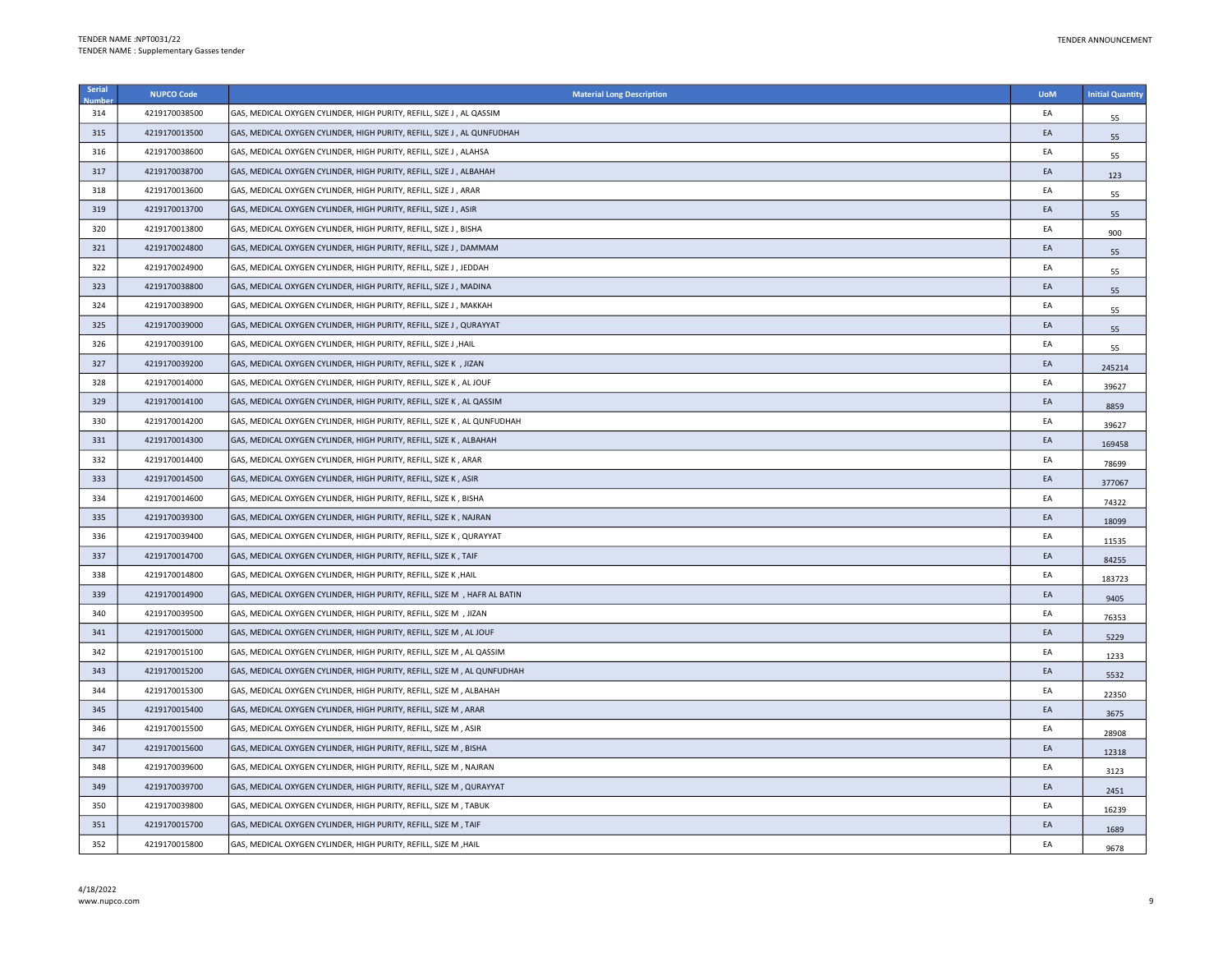| Serial | <b>NUPCO Code</b> | <b>Material Long Description</b>                                             | <b>UoM</b>    | <b>Initial Quantity</b> |
|--------|-------------------|------------------------------------------------------------------------------|---------------|-------------------------|
| 353    | 4219170015900     | GAS, MEDICAL OXYGEN, HIGH PURITY, REFILL, SIZE F, AL JOUF                    | EA            | 7857                    |
| 354    | 4219170016000     | GAS, MEDICAL OXYGEN, HIGH PURITY, REFILL, SIZE F, AL QUNFUDHAH               | EA            | 5688                    |
| 355    | 4219170016100     | GAS, MEDICAL OXYGEN, HIGH PURITY, REFILL, SIZE F, ALAHSA                     | EA            | 5433                    |
| 356    | 4219170016200     | GAS, MEDICAL OXYGEN, HIGH PURITY, REFILL, SIZE F, ALBAHAH                    | EA            | 140265                  |
| 357    | 4219170016300     | GAS, MEDICAL OXYGEN, HIGH PURITY, REFILL, SIZE F, ARAR                       | EA            | 2580                    |
| 358    | 4219170016400     | GAS, MEDICAL OXYGEN, HIGH PURITY, REFILL, SIZE F , ASIR                      | EA            | 103062                  |
| 359    | 4219170016500     | GAS, MEDICAL OXYGEN, HIGH PURITY, REFILL, SIZE F, BISHA                      | EA            | 43887                   |
| 360    | 4219170039900     | GAS, MEDICAL OXYGEN, HIGH PURITY, REFILL, SIZE F , QURAYYAT                  | EA            | 2541                    |
| 361    | 4219170016600     | GAS, MEDICAL OXYGEN, HIGH PURITY, REFILL, SIZE F , HAIL                      | EA            | 12507                   |
| 362    | 4219170040000     | LIQUID, MEDICAL CARBON DIOXIDE, HIGH PURITY, REFILL, AL JOUF                 | <b>GALLON</b> | 55                      |
| 363    | 4219170040100     | LIQUID, MEDICAL CARBON DIOXIDE, HIGH PURITY, REFILL, AL QASSIM               | <b>GALLON</b> | 55                      |
| 364    | 4219170040200     | LIQUID, MEDICAL CARBON DIOXIDE, HIGH PURITY, REFILL, AL QUNFUDHAH            | <b>GALLON</b> | 55                      |
| 365    | 4219170040300     | LIQUID, MEDICAL CARBON DIOXIDE, HIGH PURITY, REFILL, ALBAHAH                 | GALLON        | 55                      |
| 366    | 4219170040400     | LIQUID, MEDICAL CARBON DIOXIDE, HIGH PURITY, REFILL, ARAR                    | <b>GALLON</b> | 55                      |
| 367    | 4219170040500     | LIQUID, MEDICAL CARBON DIOXIDE, HIGH PURITY, REFILL, ASIR                    | GALLON        | 55                      |
| 368    | 4219170040600     | LIQUID, MEDICAL CARBON DIOXIDE, HIGH PURITY, REFILL, BISHA                   | GALLON        | 55                      |
| 369    | 4219170040700     | LIQUID, MEDICAL CARBON DIOXIDE, HIGH PURITY, REFILL, DAMMAM                  | <b>GALLON</b> | 55                      |
| 370    | 4219170040800     | LIQUID, MEDICAL CARBON DIOXIDE, HIGH PURITY, REFILL, HAFR AL BATIN           | <b>GALLON</b> | 55                      |
| 371    | 4219170040900     | LIQUID, MEDICAL CARBON DIOXIDE, HIGH PURITY, REFILL, HAIL                    | <b>GALLON</b> | 55                      |
| 372    | 4219170041000     | LIQUID, MEDICAL CARBON DIOXIDE, HIGH PURITY, REFILL, JEDDAH                  | GALLON        | 55                      |
| 373    | 4219170041100     | LIQUID, MEDICAL CARBON DIOXIDE, HIGH PURITY, REFILL, JIZAN                   | <b>GALLON</b> | 55                      |
| 374    | 4219170041200     | LIQUID, MEDICAL CARBON DIOXIDE, HIGH PURITY, REFILL, MADINA                  | GALLON        | 55                      |
| 375    | 4219170041300     | LIQUID, MEDICAL CARBON DIOXIDE, HIGH PURITY, REFILL, MAKKAH                  | <b>GALLON</b> | 55                      |
| 376    | 4219170041400     | LIQUID, MEDICAL CARBON DIOXIDE, HIGH PURITY, REFILL, NAJRAN                  | GALLON        | 55                      |
| 377    | 4219170041500     | LIQUID, MEDICAL CARBON DIOXIDE, HIGH PURITY, REFILL, QURAYYAT                | <b>GALLON</b> | 55                      |
| 378    | 4219170023500     | LIQUID, MEDICAL CARBON DIOXIDE, HIGH PURITY, REFILL, TABUK                   | GALLON        | 55                      |
| 379    | 4219170041600     | LIQUID, MEDICAL CARBON DIOXIDE, HIGH PURITY, REFILL, TAIF                    | GALLON        | 55                      |
| 380    | 4219170000100     | LIQUID, MEDICAL NITROGEN, HIGH PURITY, REFILL (PER US GALLON) , AL JOUF      | GALLON        | 2109                    |
| 381    | 4219170000200     | LIQUID, MEDICAL NITROGEN, HIGH PURITY, REFILL (PER US GALLON) , AL QASSIM    | GALLON        | 534                     |
| 382    | 4219170000300     | LIQUID, MEDICAL NITROGEN, HIGH PURITY, REFILL (PER US GALLON) , AL QUNFUDHAH | GALLON        | 55                      |
| 383    | 4219170000400     | LIQUID, MEDICAL NITROGEN, HIGH PURITY, REFILL (PER US GALLON) , ALBAHAH      | GALLON        | 1059                    |
| 384    | 4219170000500     | LIQUID, MEDICAL NITROGEN, HIGH PURITY, REFILL (PER US GALLON) , ARAR         | GALLON        | 1884                    |
| 385    | 4219170000600     | LIQUID, MEDICAL NITROGEN, HIGH PURITY, REFILL (PER US GALLON) , ASIR         | <b>GALLON</b> | 435                     |
| 386    | 4219170041700     | LIQUID, MEDICAL NITROGEN, HIGH PURITY, REFILL (PER US GALLON) , BISHA        | <b>GALLON</b> | 55                      |
| 387    | 4219170041800     | LIQUID, MEDICAL NITROGEN, HIGH PURITY, REFILL (PER US GALLON), QURAYYAT      | GALLON        | 597                     |
| 388    | 4219170000700     | LIQUID, MEDICAL NITROGEN, HIGH PURITY, REFILL (PER US GALLON) , HAIL         | <b>GALLON</b> | 177                     |
| 389    | 4219170000800     | LIQUID, MEDICAL OXYGEN, HIGH PURITY, REFILL, AL JOUF                         | <b>GALLON</b> | 338277                  |
| 390    | 4219170000900     | LIQUID, MEDICAL OXYGEN, HIGH PURITY, REFILL, AL QASSIM                       | GALLON        | 660000                  |
| 391    | 4219170001000     | LIQUID, MEDICAL OXYGEN, HIGH PURITY, REFILL, AL QUNFUDHAH                    | <b>GALLON</b> | 543954                  |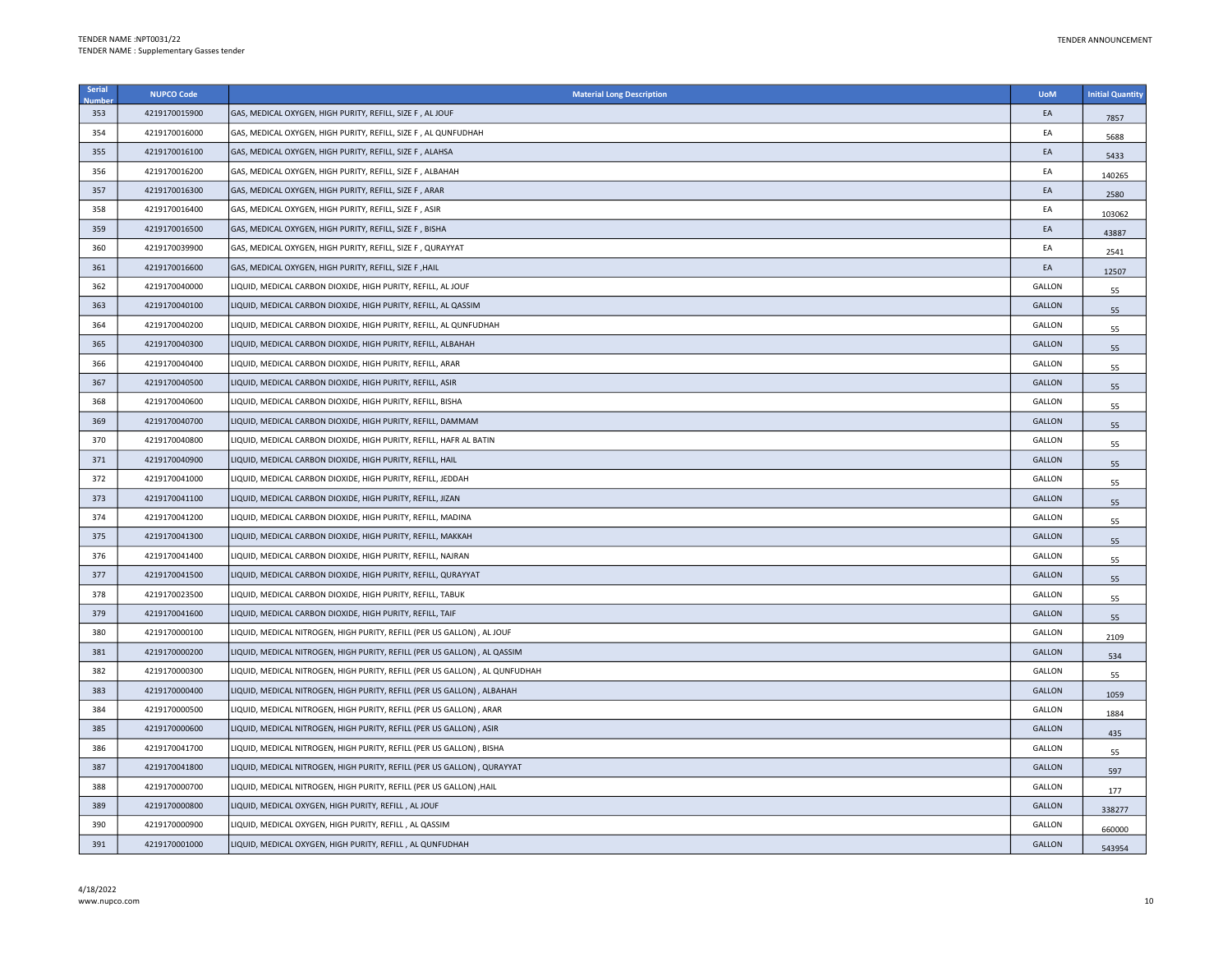| Serial | <b>NUPCO Code</b> | <b>Material Long Description</b>                                             | <b>UoM</b> | <b>Initial Quantity</b> |
|--------|-------------------|------------------------------------------------------------------------------|------------|-------------------------|
| 392    | 4219170001100     | LIQUID, MEDICAL OXYGEN, HIGH PURITY, REFILL, ALBAHAH                         | GALLON     | 4393644                 |
| 393    | 4219170001200     | LIQUID, MEDICAL OXYGEN, HIGH PURITY, REFILL, ARAR                            | GALLON     | 85782                   |
| 394    | 4219170001300     | LIQUID, MEDICAL OXYGEN, HIGH PURITY, REFILL, ASIR                            | GALLON     | 1405941                 |
| 395    | 4219170001400     | LIQUID, MEDICAL OXYGEN, HIGH PURITY, REFILL, BISHA                           | GALLON     | 922782                  |
| 396    | 4219170041900     | LIQUID, MEDICAL OXYGEN, HIGH PURITY, REFILL, QURAYYAT                        | GALLON     | 176964                  |
| 397    | 4219170001500     | LIQUID, MEDICAL OXYGEN, HIGH PURITY, REFILL , HAIL                           | GALLON     | 788478                  |
| 398    | 4219170042000     | GAS, MEDICAL HELIUM, PURITY 99.9999%, REFILL CYLINDER, SIZE K, ASIR          | EA         | 300                     |
| 399    | 4219170016700     | GAS, MEDICAL HELIUM, PURITY 99.9999%, REFILL CYLINDER, SIZE K, ALBAHAH       | EA         | 72                      |
| 400    | 4219170016800     | GAS, MEDICAL HELIUM, PURITY 99.9999%, REFILL CYLINDER, SIZE K, MADINA        | EA         | 510                     |
| 401    | 4219170016900     | GAS, MEDICAL HELIUM, PURITY 99.9999%, REFILL CYLINDER, SIZE K, HAFR AL BATIN | EA         | 90                      |
| 402    | 4219170042100     | GAS, MEDICAL HELIUM, PURITY 99.9999%, REFILL CYLINDER, SIZE K, JIZAN         | EA         | 60                      |
| 403    | 4219170042200     | GAS, MEDICAL HELIUM, PURITY 99.9999%, REFILL CYLINDER, SIZE K, HAIL          | EA         | 55                      |
| 404    | 4219170042300     | GAS, MEDICAL HELIUM, PURITY 99.9999%, REFILL CYLINDER, SIZE K, TAIF          | EA         | 60                      |
| 405    | 4219170017000     | GAS, MEDICAL HELIUM, PURITY 99.9999%, REFILL CYLINDER, SIZE K, JEDDAH        | EA         | 108                     |
| 406    | 4219170042400     | GAS, MEDICAL HELIUM, PURITY 99.9999%, REFILL CYLINDER, SIZE K, QURAYYAT      | EA         | 60                      |
| 407    | 4219170025000     | GAS, MEDICAL HELIUM, PURITY 99.9999%, REFILL CYLINDER, SIZE K, ALAHSA        | EA         | 55                      |
| 408    | 4219170042500     | GAS, MEDICAL HELIUM, PURITY 99.9999%, REFILL CYLINDER, SIZE K, MAKKAH        | EA         | 60                      |
| 409    | 4219170017100     | GAS, MEDICAL HELIUM, PURITY 99.9999%, REFILL CYLINDER, SIZE K, ARAR          | EA         | 150                     |
| 410    | 4219170042600     | GAS, MEDICAL HELIUM, PURITY 99.9999%, REFILL CYLINDER, SIZE K, BISHA         | EA         | 55                      |
| 411    | 4219170042700     | GAS, MEDICAL HELIUM, PURITY 99.9999%, REFILL CYLINDER, SIZE K, AL QUNFUDHAH  | EA         | 55                      |
| 412    | 4219170042800     | GAS, MEDICAL HELIUM, PURITY 99.9999%, REFILL CYLINDER, SIZE K, AL JOUF       | EA         | 60                      |
| 413    | 4219170017200     | GAS, MEDICAL HELIUM, PURITY 99.9999%, REFILL CYLINDER, SIZE K, TABUK         | EA         | 450                     |
| 414    | 4219170042900     | GAS, MEDICAL HELIUM, PURITY 99.9999%, REFILL CYLINDER, SIZE K, NAJRAN        | EA         | 60                      |
| 415    | 4219170043000     | GAS, MEDICAL HELIUM, PURITY 99.9999%, REFILL CYLINDER, SIZE K, AL QASSIM     | EA         | 90                      |
| 416    | 4219170043100     | GAS, MEDICAL ZERO AIR, HIGH PURITY, K SIZE, REFILL CYLINDER, ASIR            | EA         | 870                     |
| 417    | 4219170017300     | GAS, MEDICAL ZERO AIR, HIGH PURITY, K SIZE, REFILL CYLINDER, ALBAHAH         | EA         | 222                     |
| 418    | 4219170017400     | GAS, MEDICAL ZERO AIR, HIGH PURITY, K SIZE, REFILL CYLINDER, MADINA          | EA         | 210                     |
| 419    | 4219170043200     | GAS, MEDICAL ZERO AIR, HIGH PURITY, K SIZE, REFILL CYLINDER, DAMMAM          | EA         | 90                      |
| 420    | 4219170017500     | GAS, MEDICAL ZERO AIR, HIGH PURITY, K SIZE, REFILL CYLINDER, HAFR AL BATIN   | EA         | 60                      |
| 421    | 4219170043300     | GAS, MEDICAL ZERO AIR, HIGH PURITY, K SIZE, REFILL CYLINDER, JIZAN           | EA         | 90                      |
| 422    | 4219170017600     | GAS, MEDICAL ZERO AIR, HIGH PURITY, K SIZE, REFILL CYLINDER, HAIL            | EA         | 81                      |
| 423    | 4219170043400     | GAS, MEDICAL ZERO AIR, HIGH PURITY, K SIZE, REFILL CYLINDER, TAIF            | EA         | 90                      |
| 424    | 4219170017700     | GAS, MEDICAL ZERO AIR, HIGH PURITY, K SIZE, REFILL CYLINDER, JEDDAH          | EA         | 198                     |
| 425    | 4219170043500     | GAS, MEDICAL ZERO AIR, HIGH PURITY, K SIZE, REFILL CYLINDER, QURAYYAT        | EA         | 90                      |
| 426    | 4219170043600     | GAS, MEDICAL ZERO AIR, HIGH PURITY, K SIZE, REFILL CYLINDER, MAKKAH          | EA         | 90                      |
| 427    | 4219170017800     | GAS, MEDICAL ZERO AIR, HIGH PURITY, K SIZE, REFILL CYLINDER, ARAR            | EA         | 240                     |
| 428    | 4219170017900     | GAS, MEDICAL ZERO AIR, HIGH PURITY, K SIZE, REFILL CYLINDER, BISHA           | EA         | 990                     |
| 429    | 4219170043700     | GAS, MEDICAL ZERO AIR, HIGH PURITY, K SIZE, REFILL CYLINDER, AL QUNFUDHAH    | EA         | 55                      |
| 430    | 4219170043800     | GAS, MEDICAL ZERO AIR, HIGH PURITY, K SIZE, REFILL CYLINDER, AL JOUF         | EA         | 90                      |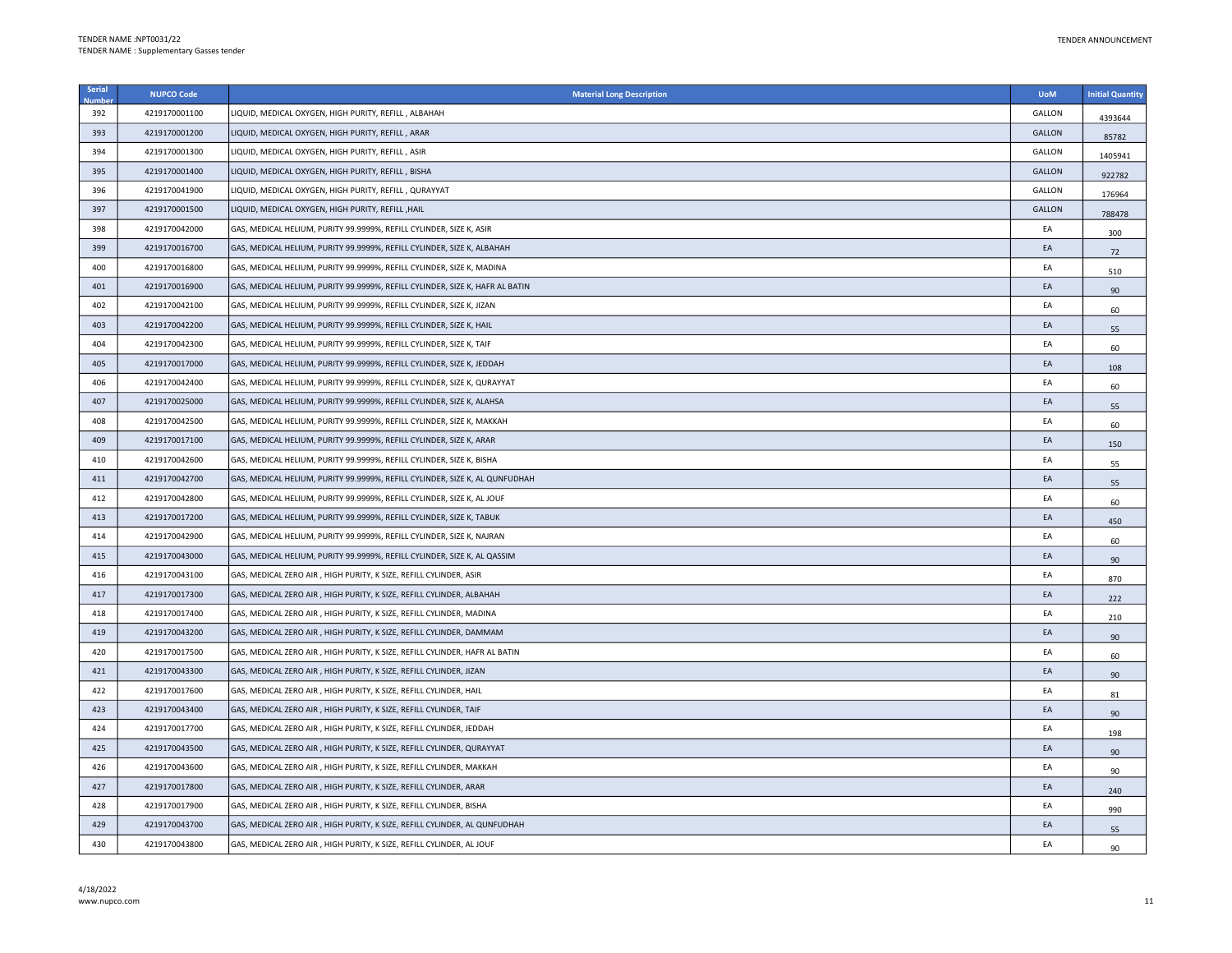| Serial | <b>NUPCO Code</b> | <b>Material Long Description</b>                                                   | <b>UoM</b> | <b>Initial Quantity</b> |
|--------|-------------------|------------------------------------------------------------------------------------|------------|-------------------------|
| 431    | 4219170018000     | GAS, MEDICAL ZERO AIR, HIGH PURITY, K SIZE, REFILL CYLINDER, TABUK                 | EA         | 150                     |
| 432    | 4219170043900     | GAS, MEDICAL ZERO AIR, HIGH PURITY, K SIZE, REFILL CYLINDER, NAJRAN                | EA         | 90                      |
| 433    | 4219170044000     | GAS, MEDICAL ZERO AIR, HIGH PURITY, K SIZE, REFILL CYLINDER, AL QASSIM             | EA         | 150                     |
| 434    | 4219170044100     | GAS, MEDICAL NITROGEN GAS CYLINDER, PURITY 99.9999%, REFILL, SIZE K, ASIR          | EA         | 399                     |
| 435    | 4219170018100     | GAS, MEDICAL NITROGEN GAS CYLINDER, PURITY 99.9999%, REFILL, SIZE K, ALBAHAH       | EA         | 108                     |
| 436    | 4219170018200     | GAS, MEDICAL NITROGEN GAS CYLINDER, PURITY 99.9999%, REFILL, SIZE K, MADINA        | EA         | 300                     |
| 437    | 4219170018300     | GAS, MEDICAL NITROGEN GAS CYLINDER, PURITY 99.9999%, REFILL, SIZE K, HAFR AL BATIN | EA         | 150                     |
| 438    | 4219170044200     | GAS, MEDICAL NITROGEN GAS CYLINDER, PURITY 99.9999%, REFILL, SIZE K, JIZAN         | EA         | 90                      |
| 439    | 4219170018400     | GAS, MEDICAL NITROGEN GAS CYLINDER, PURITY 99.9999%, REFILL, SIZE K, HAIL          | EA         | $\overline{3}$          |
| 440    | 4219170044300     | GAS, MEDICAL NITROGEN GAS CYLINDER, PURITY 99.9999%, REFILL, SIZE K, TAIF          | EA         | 90                      |
| 441    | 4219170018500     | GAS, MEDICAL NITROGEN GAS CYLINDER, PURITY 99.9999%, REFILL, SIZE K, JEDDAH        | EA         | 180                     |
| 442    | 4219170044400     | GAS, MEDICAL NITROGEN GAS CYLINDER, PURITY 99.9999%, REFILL, SIZE K, QURAYYAT      | EA         | 90                      |
| 443    | 4219170044500     | GAS, MEDICAL NITROGEN GAS CYLINDER, PURITY 99.9999%, REFILL, SIZE K, ALAHSA        | EA         | 55                      |
| 444    | 4219170025100     | GAS, MEDICAL NITROGEN GAS CYLINDER, PURITY 99.9999%, REFILL, SIZE K, MAKKAH        | EA         | 90                      |
| 445    | 4219170044600     | GAS, MEDICAL NITROGEN GAS CYLINDER, PURITY 99.9999%, REFILL, SIZE K, ARAR          | EA         | 55                      |
| 446    | 4219170044700     | GAS, MEDICAL NITROGEN GAS CYLINDER, PURITY 99.9999%, REFILL, SIZE K, BISHA         | EA         | 55                      |
| 447    | 4219170044800     | GAS, MEDICAL NITROGEN GAS CYLINDER, PURITY 99.9999%, REFILL, SIZE K, AL QUNFUDHAH  | EA         | 55                      |
| 448    | 4219170025200     | GAS, MEDICAL NITROGEN GAS CYLINDER, PURITY 99.9999%, REFILL, SIZE K, RIYADH        | EA         | 15000                   |
| 449    | 4219170044900     | GAS, MEDICAL NITROGEN GAS CYLINDER, PURITY 99.9999%, REFILL, SIZE K, AL JOUF       | EA         | 90                      |
| 450    | 4219170018600     | GAS, MEDICAL NITROGEN GAS CYLINDER, PURITY 99.9999%, REFILL, SIZE K, TABUK         | EA         | 450                     |
| 451    | 4219170045000     | GAS, MEDICAL NITROGEN GAS CYLINDER, PURITY 99.9999%, REFILL, SIZE K, NAJRAN        | EA         | 90                      |
| 452    | 4219170045100     | GAS, MEDICAL NITROGEN GAS CYLINDER, PURITY 99.9999%, REFILL, SIZE K, AL QASSIM     | EA         | 300                     |
| 453    | 4219170045200     | GAS, MEDICAL HYDROGEN CYLINDER, PURITY 99.999%, REFILL SIZE K, ASIR                | EA         | 90                      |
| 454    | 4219170018700     | GAS, MEDICAL HYDROGEN CYLINDER, PURITY 99.999%, REFILL SIZE K, ALBAHAH             | EA         | 36                      |
| 455    | 4219170018800     | GAS, MEDICAL HYDROGEN CYLINDER, PURITY 99.999%, REFILL SIZE K, MADINA              | EA         | 210                     |
| 456    | 4219170025300     | GAS, MEDICAL HYDROGEN CYLINDER, PURITY 99.999%, REFILL SIZE K, DAMMAM              | EA         | 30                      |
| 457    | 4219170018900     | GAS, MEDICAL HYDROGEN CYLINDER, PURITY 99.999%, REFILL SIZE K, HAFR AL BATIN       | EA         | 60                      |
| 458    | 4219170045300     | GAS, MEDICAL HYDROGEN CYLINDER, PURITY 99.999%, REFILL SIZE K, JIZAN               | EA         | 30 <sub>o</sub>         |
| 459    | 4219170045400     | GAS, MEDICAL HYDROGEN CYLINDER, PURITY 99.999%, REFILL SIZE K, HAIL                | EA         | 55                      |
| 460    | 4219170045500     | GAS, MEDICAL HYDROGEN CYLINDER, PURITY 99.999%, REFILL SIZE K, TAIF                | EA         | 30 <sup>°</sup>         |
| 461    | 4219170019000     | GAS, MEDICAL HYDROGEN CYLINDER, PURITY 99.999%, REFILL SIZE K, JEDDAH              | EA         | 90                      |
| 462    | 4219170045600     | GAS, MEDICAL HYDROGEN CYLINDER, PURITY 99.999%, REFILL SIZE K, QURAYYAT            | EA         | 30 <sup>°</sup>         |
| 463    | 4219170045700     | GAS, MEDICAL HYDROGEN CYLINDER, PURITY 99.999%, REFILL SIZE K, ALAHSA              | EA         | 55                      |
| 464    | 4219170048800     | GAS, MEDICAL HYDROGEN CYLINDER, PURITY 99.999%, REFILL SIZE K, MAKKAH              | EA         | 30                      |
| 465    | 4219170045800     | GAS, MEDICAL HYDROGEN CYLINDER, PURITY 99.999%, REFILL SIZE K, ARAR                | EA         | 55                      |
| 466    | 4219170045900     | GAS, MEDICAL HYDROGEN CYLINDER, PURITY 99.999%, REFILL SIZE K, BISHA               | EA         | 55                      |
| 467    | 4219170046000     | GAS, MEDICAL HYDROGEN CYLINDER, PURITY 99.999%, REFILL SIZE K, AL QUNFUDHAH        | EA         | 55                      |
| 468    | 4219170046100     | GAS, MEDICAL HYDROGEN CYLINDER, PURITY 99.999%, REFILL SIZE K, AL JOUF             | ΕA         | 30                      |
| 469    | 4219170019100     | GAS, MEDICAL HYDROGEN CYLINDER, PURITY 99.999%, REFILL SIZE K, TABUK               | EA         | 150                     |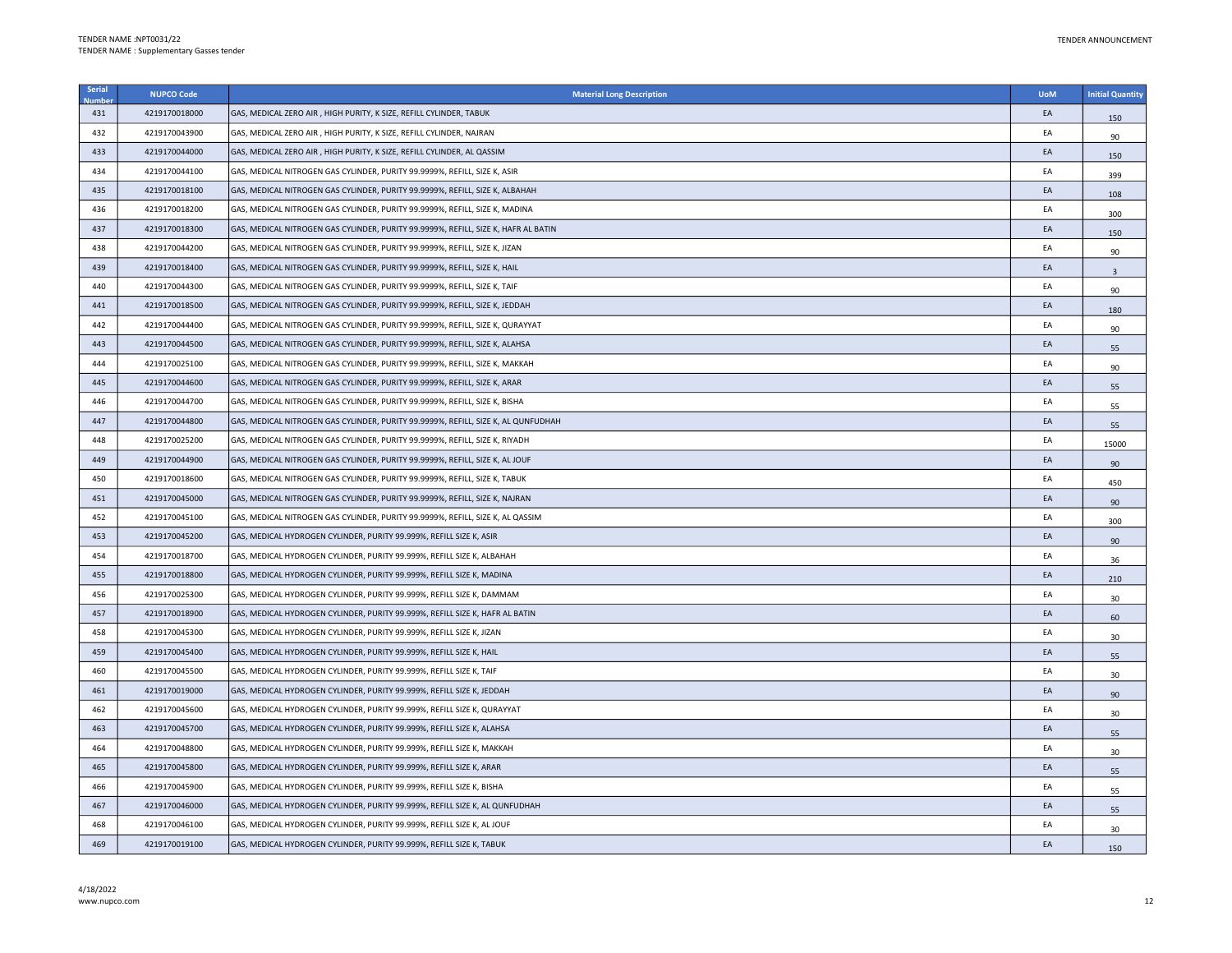| Serial | <b>NUPCO Code</b> | <b>Material Long Description</b>                                                                                                     | <b>UoM</b> | <b>Initial Quantity</b> |
|--------|-------------------|--------------------------------------------------------------------------------------------------------------------------------------|------------|-------------------------|
| 470    | 4219170046200     | GAS, MEDICAL HYDROGEN CYLINDER, PURITY 99.999%, REFILL SIZE K, NAJRAN                                                                | EA         | 30                      |
| 471    | 4219170046400     | GAS, MEDICAL HYDROGEN CYLINDER, PURITY 99.999%, REFILL SIZE K, AL QASSIM                                                             | EA         | 30                      |
| 472    | 4219170046500     | GAS, MEDICAL ARGON GAS CYLINDER, PURITY 99.999%, SIZE E, REFILL, ASIR                                                                | EA         | 150                     |
| 473    | 4219170046600     | GAS, MEDICAL ARGON GAS CYLINDER, PURITY 99.999%, SIZE E, REFILL, ALBAHAH                                                             | EA         | 150                     |
| 474    | 4219170046700     | GAS, MEDICAL ARGON GAS CYLINDER, PURITY 99.999%, SIZE E, REFILL, MADINA                                                              | EA         | 150                     |
| 475    | 4219170019200     | GAS, MEDICAL ARGON GAS CYLINDER, PURITY 99.999%, SIZE E, REFILL, HAFR AL BATIN                                                       | EA         | 60                      |
| 476    | 4219170046800     | GAS, MEDICAL ARGON GAS CYLINDER, PURITY 99.999%, SIZE E, REFILL, JIZAN                                                               | EA         | 150                     |
| 477    | 4219170019300     | GAS, MEDICAL ARGON GAS CYLINDER, PURITY 99.999%, SIZE E, REFILL, HAIL                                                                | EA         | $\overline{\mathbf{3}}$ |
| 478    | 4219170046900     | GAS, MEDICAL ARGON GAS CYLINDER, PURITY 99.999%, SIZE E, REFILL, TAIF                                                                | EA         | 150                     |
| 479    | 4219170019400     | GAS, MEDICAL ARGON GAS CYLINDER, PURITY 99.999%, SIZE E, REFILL, JEDDAH                                                              | EA         | 60                      |
| 480    | 4219170047000     | GAS, MEDICAL ARGON GAS CYLINDER, PURITY 99.999%, SIZE E, REFILL, QURAYYAT                                                            | EA         | 150                     |
| 481    | 4219170047100     | GAS, MEDICAL ARGON GAS CYLINDER, PURITY 99.999%, SIZE E, REFILL, ALAHSA                                                              | EA         | 60                      |
| 482    | 4219170047200     | GAS, MEDICAL ARGON GAS CYLINDER, PURITY 99.999%, SIZE E, REFILL, BISHA                                                               | EA         | 150                     |
| 483    | 4219170048500     | GAS, MEDICAL ARGON GAS CYLINDER, PURITY 99.999%, SIZE E, REFILL, AL QUNFUDHAH                                                        | EA         | 150                     |
| 484    | 4219170047400     | GAS, MEDICAL ARGON GAS CYLINDER, PURITY 99.999%, SIZE E, REFILL, AL JOUF                                                             | EA         | 150                     |
| 485    | 4219170019500     | GAS, MEDICAL ARGON GAS CYLINDER, PURITY 99.999%, SIZE E, REFILL, TABUK                                                               | EA         | 300                     |
| 486    | 4219170047500     | GAS, MEDICAL ARGON GAS CYLINDER, PURITY 99.999%, SIZE E, REFILL, NAJRAN                                                              | EA         | 150                     |
| 487    | 4219170047600     | GAS, MEDICAL ARGON GAS CYLINDER, PURITY 99.999%, SIZE E, REFILL, AL QASSIM                                                           | EA         | 150                     |
| 488    | 4219170047700     | GAS, MEDICAL ARGON GAS CYLINDER, PURITY 99.999%, SIZE E, REFILL, DAMMAM                                                              | EA         | 150                     |
| 489    | 4219170047800     | GAS, MEDICAL ARGON GAS CYLINDER, PURITY 99.999%, SIZE E, REFILL, ARAR                                                                | EA         | 150                     |
| 490    | 4219170019600     | GAS, INDUSTRIAL CARBON DIOXIDE CYLINDER, INDUSTRIAL PURITY, SIZE K, REFILL, JEDDAH                                                   | EA         | 420                     |
| 491    | 4219170019700     | GAS, INDUSTRIAL NITROGEN, 99.95%, SIZE K, REFILL CYLINDER, JEDDAH                                                                    | EA         | 350                     |
| 492    | 4219170019800     | GAS, MEDICAL AIR GAS CYLINDER, PURITY 99.99%, SIZE E, REFILL, JEDDAH                                                                 | EA         | 300                     |
| 493    | 4219170019900     | GAS, MEDICAL AIR GAS CYLINDER, PURITY 99.99%, SIZE M, REFILL, JEDDAH                                                                 | EA         | 100                     |
| 494    | 4219170020000     | GAS, MEDICAL AIR, PURITY 99.99%, NEW CYLINDER, SIZE H, ASIR                                                                          | EA         | 650                     |
| 495    | 4219170020100     | GAS, MEDICAL ARGON GAS CYLINDER, PURITY 99.999%, SIZE M, REFILL, JEDDAH                                                              | EA         | 100                     |
| 496    | 4219170048700     | GAS, MEDICAL BREATHING AIR, HIGH PURITY, SIZE K, NEW CYLINDER, JEDDAH                                                                | EA         | 10                      |
| 497    | 4219170020200     | GAS, MEDICAL CARBON DIOXIDE, HIGH PURITY, SIZE E, REFILL CYLINDER, JEDDAH                                                            | EA         | 265                     |
| 498    | 4219170020300     | GAS, MEDICAL ENTONOX, HIGH PURITY, REFILL, SIZE F, ASIR                                                                              | EA         | 1260                    |
| 499    | 4219170020400     | GAS, MEDICAL ENTONOX, HIGH PURITY, SIZE K, REFILL CYLINDER, JEDDAH                                                                   | EA         | 10                      |
| 500    | 4219170020500     | GAS, MEDICAL GAS MIXTURE, CO2 5%, BALANCE OXYGEN, SIZE K, REFILL CYLINDER, JEDDAH                                                    | EA         | 10                      |
| 501    | 4219170020600     | GAS, MEDICAL GAS MIXTURE, CO2 5%, BALANCE OXYGEN, SIZE M, REFILL CYLINDER, JEDDAH                                                    | EA         | 10                      |
| 502    | 4219170020700     | GAS, MEDICAL GAS MIXTURE, CO2 5%, O2 12%, BALANCE NITROGEN, SIZE M, REFILL CYLINDER, JEDDAH                                          | EA         | 100                     |
| 503    | 4219170020800     | GAS, MEDICAL GAS MIXTURE, CO2 5%, O2 20%, NITROGEN BALANCE, SIZE K, REFILL CYLINDER, JEDDAH                                          | EA         | 5                       |
| 504    | 4219170020900     | GAS, MEDICAL GAS MIXTURE, MEDICAL HELIUM 70%, OXYGEN 30%, REFILL CYLINDER, 40 L SIZE, JEDDAH.                                        | EA         | 200                     |
| 505    | 4219170021000     | GAS, MEDICAL HELIUM CYLINDER, PURITY 99.999%, SIZE E, REFILL, JEDDAH                                                                 | EA         | 75                      |
| 506    | 4219170021100     | GAS, MEDICAL HELIUM, PURITY 99.999%, NEW CYLINDR, SIZE H, ASIR.                                                                      | EA         | 30                      |
| 507    | 4219170021200     | GAS, MEDICAL HELIUX, 20%OXYGEN, %80 HELIUM, SIZE K, REFILL CYLINDER, JEDDAH                                                          | EA         | 120                     |
| 508    | 4219170021300     | GAS, MEDICAL HYDROGEN, PURITY 99.9999%, O2 = 0.1PPM, N2 = 0.2 PPM, CO+CO2 = 0.05 PPM, H2O = 0.5 PPM, SIZE K, REFILL CYLINDER, JEDDAH | EA         | 5                       |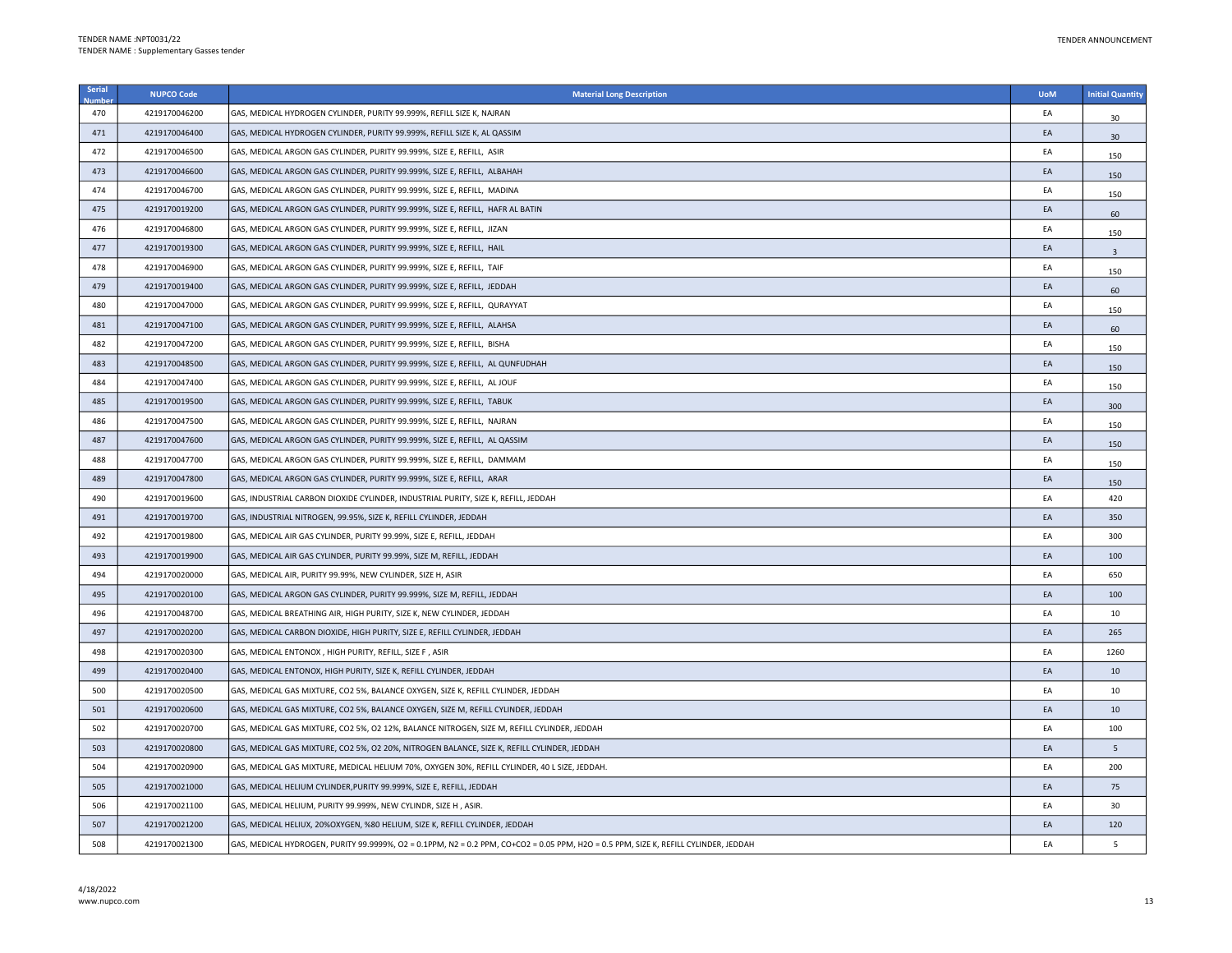| <b>Serial</b><br>Jumb | <b>NUPCO Code</b> | <b>Material Long Description</b>                                                                                                                                        | <b>UoM</b> | <b>Initial Quantity</b> |
|-----------------------|-------------------|-------------------------------------------------------------------------------------------------------------------------------------------------------------------------|------------|-------------------------|
| 509                   | 4219170021400     | GAS, MEDICAL MIXED GAS, 4%CARBON DIOXIDE, 16% OXYGEN, BALANCE NITROGEN, SIZE K, REFILL CYLINDER, JEDDAH                                                                 | EA         | 5                       |
| 510                   | 4219170021500     | GAS, MEDICAL MIXED GAS, NITRIC OXIDE 800 PPM, NITROGEN BALANCE, REFILL CYLINDER, SIZE 30L, ASIR                                                                         | EA         | 1150                    |
| 511                   | 4219170021600     | GAS, MEDICAL MIXTURE, CARBON MONOXIDE .30%, METHANE .30%, OXYGEN 21%, NITROGEN BALANCE, 10L SIZE, NEW CYLINDER, JEDDAH.                                                 | EA         | 100                     |
| 512                   | 4219170021700     | GAS, MEDICAL NITROUS OXIDE, HIGH PURITY, SIZE J, NEW CYLINDER, JEDDAH                                                                                                   | EA         | 5                       |
| 513                   | 4219170021800     | GAS, MEDICAL OXYGEN CYLINDER, HIGH PURITY, NEW CYLINDER, SIZE D, JEDDAH                                                                                                 | EA         | 40                      |
| 514                   | 4219170021900     | GAS, MEDICAL OXYGEN CYLINDER, HIGH PURITY, NEW CYLINDER, SIZE E, ASIR                                                                                                   | EA         | 200                     |
| 515                   | 4219170022000     | GAS, MEDICAL OXYGEN CYLINDER, HIGH PURITY, NEW CYLINDER, SIZE E, JEDDAH                                                                                                 | EA         | 500                     |
| 516                   | 4219170022100     | GAS, MEDICAL OXYGEN CYLINDER, HIGH PURITY, REFILL, SIZE E, AL JOUF                                                                                                      | EA         | 3114                    |
| 517                   | 4219170047900     | GAS, MEDICAL OXYGEN CYLINDER, HIGH PURITY, REFILL, SIZE E, AL QASSIM                                                                                                    | EA         | 450                     |
| 518                   | 4219170022200     | GAS, MEDICAL OXYGEN CYLINDER, HIGH PURITY, REFILL, SIZE E, AL QUNFUDHAH                                                                                                 | EA         | 1521                    |
| 519                   | 4219170022300     | GAS, MEDICAL OXYGEN CYLINDER, HIGH PURITY, REFILL, SIZE E, ALBAHAH                                                                                                      | EA         | 309                     |
| 520                   | 4219170022400     | GAS, MEDICAL OXYGEN CYLINDER, HIGH PURITY, REFILL, SIZE E, ARAR                                                                                                         | EA         | 10140                   |
| 521                   | 4219170022500     | GAS, MEDICAL OXYGEN CYLINDER, HIGH PURITY, REFILL, SIZE E, ASIR                                                                                                         | EA         | 6513                    |
| 522                   | 4219170022600     | GAS, MEDICAL OXYGEN CYLINDER, HIGH PURITY, REFILL, SIZE E, BISHA                                                                                                        | EA         | 15105                   |
| 523                   | 4219170022700     | GAS, MEDICAL OXYGEN CYLINDER, HIGH PURITY, REFILL, SIZE E, QURAYYAT                                                                                                     | EA         | 3126                    |
| 524                   | 4219170022800     | GAS, MEDICAL OXYGEN CYLINDER, HIGH PURITY, REFILL, SIZE E, HAIL                                                                                                         | EA         | 16413                   |
| 525                   | 4219170022900     | GAS, MEDICAL OXYGEN, HIGH PURITY, SIZE K, NEW CYLINDER, JEDDAH                                                                                                          | EA         | 10                      |
| 526                   | 4219170023000     | GAS, MIXED MEDICAL, 10% METHANE, ARGON BALANCE, SIZE K, REFILL CYLINDER, JEDDAH                                                                                         | EA         | 20                      |
| 527                   | 4219170023100     | GAS, MIXED MEDICAL, 7% CARBON DIOXIDE, BALANCE NITROGEN, SIZE K, REFILL CYLINDER, JEDDAH                                                                                | EA         | 8                       |
| 528                   | 4219170025400     | LIQUID, MEDICAL CARBON DIOXIDE, HIGH PURITY, REFILL, RIYADH                                                                                                             | GALLON     | 55                      |
| 529                   | 4219170048000     | GAS CYLINDER LIQUID, MEDICAL CARBON DIOXIDE, HIGH PURITY, SIZE K REFILL, DAMMAM                                                                                         | EA         | 100                     |
| 530                   | 4219170048100     | GAS CYLINDER LIQUID, MEDICAL CARBON DIOXIDE, HIGH PURITY, SIZE K REFILL, ALAHSA                                                                                         | EA         | 100                     |
| 531                   | 4219170048200     | GAS, MEDICAL AIR GAS CYLINDER, PURITY 99.99%, SIZE E, REFILL, MADINA                                                                                                    | EA         | 60                      |
| 532                   | 4219170048300     | GAS, MEDICAL MIXED GAS, 0.30% CARBONMONOXIDE+ 0.30% METHANE+21% OXYGEN+ NITROGEN BALANCE, REFILL CYLINDER, SIZE 10 LITER, MADINA                                        | EA         | 15                      |
| 533                   | 4219170048900     | NITRIC OXIDE NITROGEN, REQUIRED CONCENTRATION NITRIC OXIDE 1000 PPM NITROGEN BALANCE ACTUAL CONCENTRATION NITRIC OXIDE 966 PPM NITROGEN BALANCE, SIZE 10 L, MADINA      | EA         | 30                      |
| 534                   | 4219170049000     | NITRIC OXIDE NITROGEN, REQUESTED CONCENTRATION NITRIC OXIDE 27.0 PPM NITROGEN BALANCE ACTUAL NITRIC OXIDE CONCENTRATION 26.0 PPM NITROGEN BALANCE, SIZE 5 L, MADINA     | EA         | 15                      |
| 535                   | 4219170049100     | GAS, MEDICAL ARGON GAS CYLINDER, PURITY 99.999%, SIZE E, REFILL, MADINA                                                                                                 | EA         | 15                      |
| 536                   | 4219170049200     | NITROGEN DIOXIDE AIR, REQUESTED CONCENTRATION NITROGEN DIOXIDE 9.0 PPM BALANCE AIR ACTUAL CONCENTRATION NITROGEN DIOXIDE 9.5 PPM AIR BALANCE CYLINDER, SIZE 5 L, MADINA | EA         | 15                      |
| 537                   | 4219170049300     | GAS, MEDICAL MIXED, HELIUM (HE) 8.7%-9.7%, AIR BALANCE, MADINA                                                                                                          | EA         | 15                      |
| 538                   | 4227170107200     | LIQUID, MEDICAL OXYGEN, HIGH PURITY, REFILL, KHAMIS MUSHAIT                                                                                                             | EA         | 900000                  |
| 539                   | 4227170107300     | GAS, MEDICAL NITROUS OXIDE, HIGH PURITY, REFILL CYLINDER, SIZE H, KHAMIS MUSHAIT                                                                                        | EA         | 1080                    |
| 540                   | 4227170107400     | MEDICAL MIXED GAS, NITRIC OXIDE 800PPM, BALANCE NITROGEN, REFILL CYLINDER, SIZE K, KHAMIS MUSHAIT                                                                       | EA         | 540                     |
| 541                   | 4227170107500     | GAS, MEDICAL ENTONOX, HIGH PURITY, REFILL CYLINDER, SIZE F, KHAMIS MUSHAIT                                                                                              | EA         | 1260                    |
| 542                   | 4227170107600     | GAS, MEDICAL CARBON DIOXIDE, HIGH PURITY, REFILL, SIZE D, KHAMIS MUSHAIT                                                                                                | EA         | 1200                    |
| 543                   | 4227170107700     | GAS, MEDICAL CARBON DIOXIDE, HIGH PURITY, REFILL, SIZE K, KHAMIS MUSHAIT                                                                                                | EA         | 96                      |
| 544                   | 4227170107800     | GAS, MEDICAL OXYGEN, HIGH PURITY, SIZE H, NEW CYLINDER, KHAMIS MUSHAIT                                                                                                  | EA         | 1500                    |
| 545                   | 4227170107900     | GAS, MEDICAL OXYGEN, HIGH PURITY, SIZE J, NEW CYLINDER, KHAMIS MUSHAIT                                                                                                  | EA         | 150                     |
| 546                   | 4227170108000     | GAS, MEDICAL OXYGEN, HIGH PURITY, NEW CYLINDER, SIZE F, KHAMIS MUSHAIT                                                                                                  | EA         | 3285                    |
| 547                   | 4227170108100     | GAS, MEDICAL OXYGEN, HIGH PURITY, SIZE E, NEW CYLINDER, KHAMIS MUSHAIT                                                                                                  | EA         | 150                     |